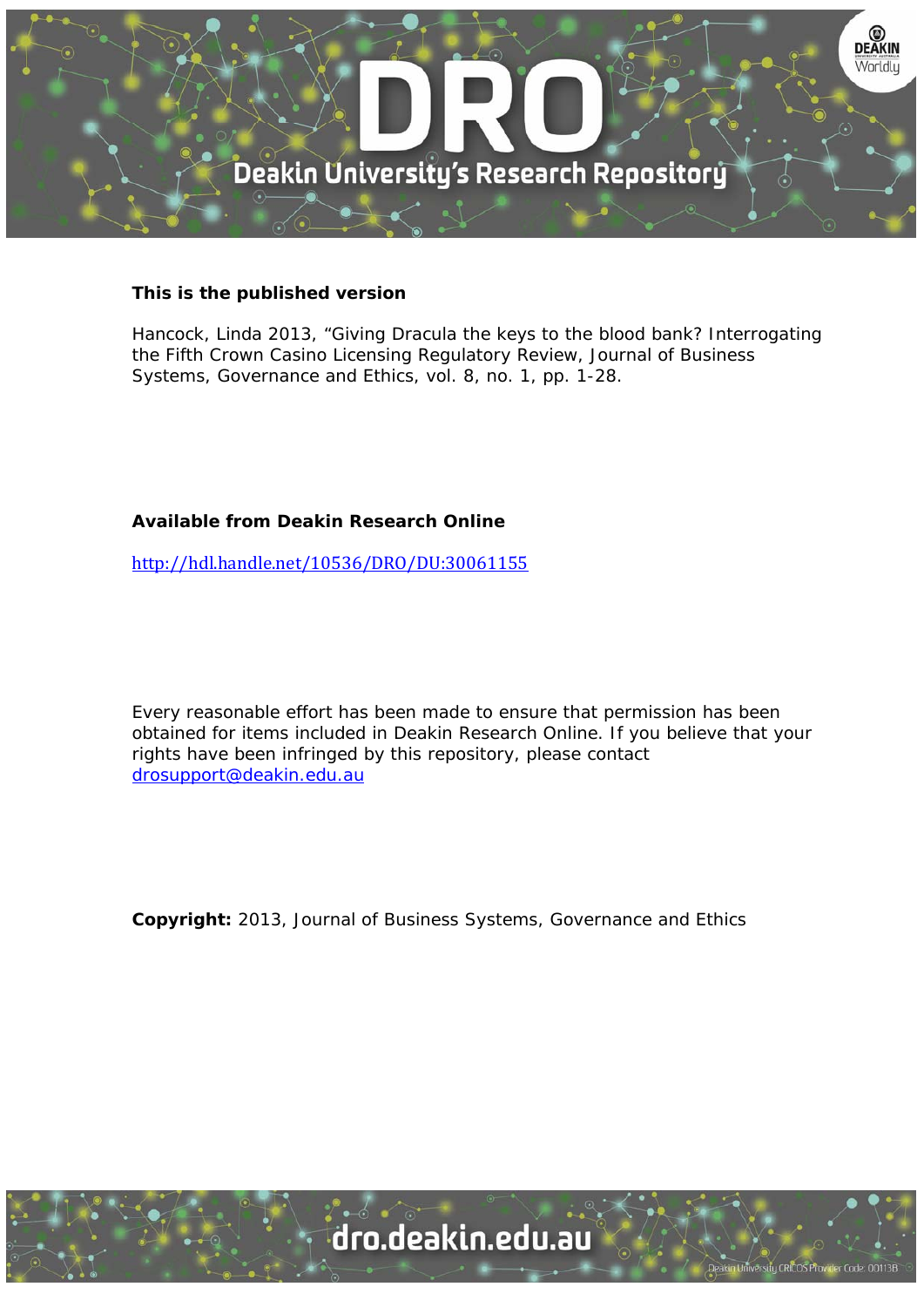# **Giving Dracula the Keys to the Blood bank? Interrogating the Fifth Crown Casino Licensing Regulatory Review**

**Prof. Linda Hancock**  Deakin University

### **Abstract**

Drawing on narrative analysis, this paper analyses the 2013 Fifth Regulatory Review of the license of an Australian casino as a case study focused on the framing and articulation of 'responsible gambling' (RG) in the Review. Part 1 sets out the policy and regulatory context for the licensing review of Melbourne's Crown Casino. Part 2 overviews the structure/content of the Review; the key messages of the Reviewers' narrative and its main recommendations. In reflecting on the Review in Part 3, analysis focuses on the investigation and recommendations regarding Responsible Gambling, which has gained recent policy priority. The analysis interrogates the Review's findings, narratives, processes and evidentiary base in relation to how it presents and assesses casino performance on RG. In doing so, it focuses on the Victorian Commission for Gambling and Liquor Regulation's Review's framing of RG; sources of evidence drawn on by the Review; an assessment of the casino's loyalty club feature 'Play Safe', as an RG measure; the Review's assessment of casino performance on RG and its Code of Conduct in particular; and the Review's framing of RG recommendations. It concludes with reflections on governance issues raised by the Review, the need for more focus on the neglected area of regulatory licensing and enforcement (OECD, 2011; 2012; OECD & European Commission, 2009) and the need for independent regulatory reviews that address conflicts of interest on the part of both Government and the Regulator.

### **Keywords**

*Regulatory Review, regulatory inspections, casinos, responsible gambling, dangerous consumptions, electronic gaming machines*

# **1. Introduction**

Gambling constitutes a site of explicit state regulation as the state decides and negotiates license-tooperate conditions along with the degree of significance accorded to harmful impacts, regulatory monitoring and enforcement, harm prevention and state/operator duty of care. For many years, governments eschewed the idea of allowing casinos; or for that matter, gambling machines and casino games that were associated with Las Vegas-type organized crime and scandal. Although two of Australia's 13 casinos were opened in the 1970s (Wrest Point in Hobart in 1973 and Sky City in Darwin in 1979), it was only in the 1980s and 1990s in Australia, that casinos really took hold; as did

Copyright © 2013 Victoria University. This document has been published as part of the Journal of Business Systems, Governance and Ethics in both online and print formats. Educational and non-profit institutions are granted a nonexclusive licence to utilise this document in whole or in part for personal or classroom use without fee, provided that correct attribution and citation are made and this copyright statement is reproduced. Any other usage is prohibited without the express permission of the publisher. suburbanized gambling in clubs and hotels. But, casinos were treated with caution and many States have so far allowed only one to be established. In selling the idea to communities, government rhetoric has been that casinos would be regulated to prevent crime, conduct gambling honestly, prevent minors from gambling and be run with transparency, high probity standards, integrity and in the public interest. State/Territory laws and regulations reflect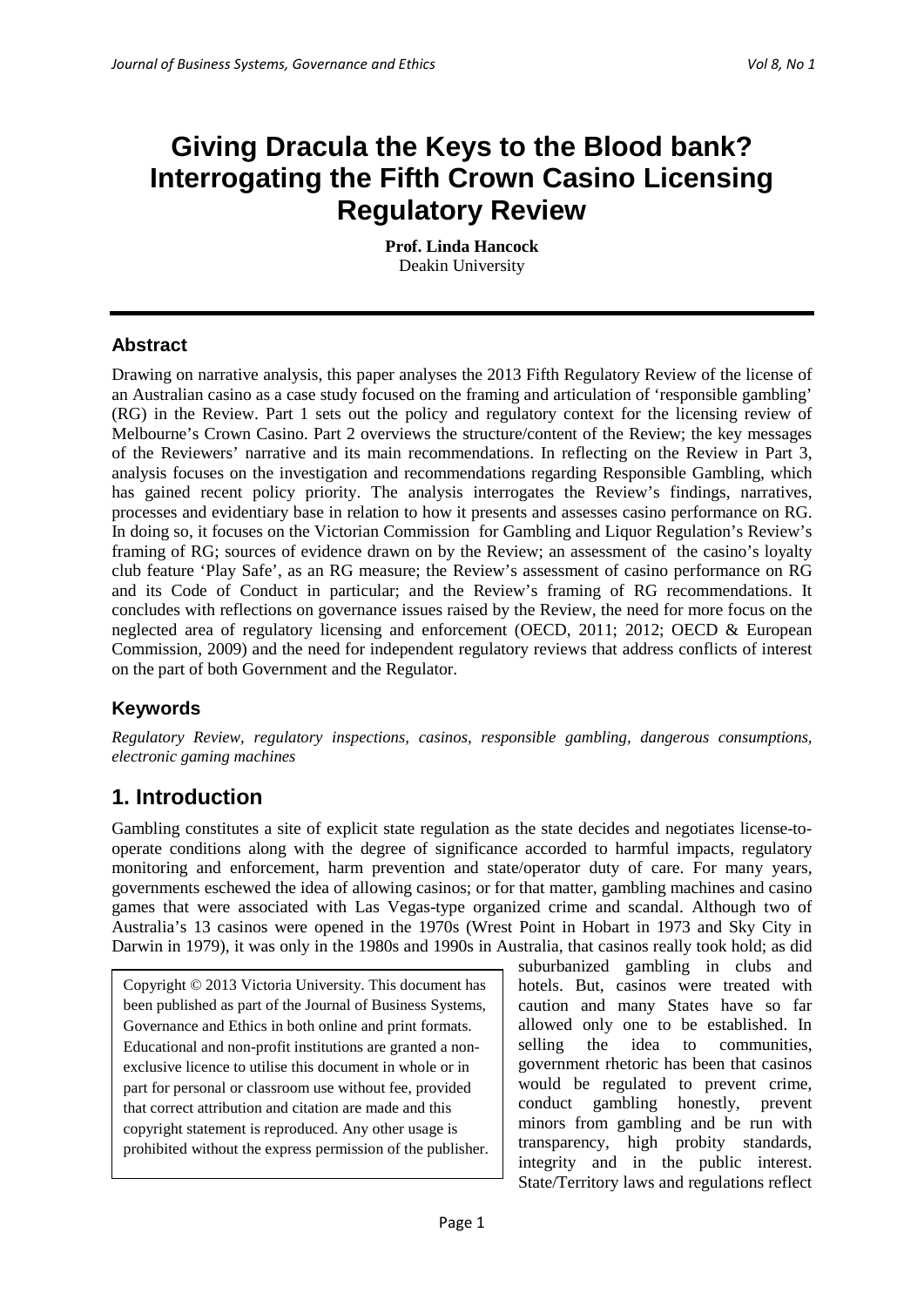these core purposes.

State Regulators are charged with the responsibility of monitoring licensee performance and with conducting periodic reviews of casinos. They have wide powers as independent statutory authorities. While casinos may have first been seen as a means of encouraging tourism, regional development and employment, "responsible gambling" (RG) (with all its ambiguity) superseded "harm minimization" to become the new paradigm emphasized in Australia by legislators, regulators and the gambling industry since the early 2000s. As argued later, not only is the RG focus limited, but the interpretation of RG has followed conservative lines, emphasizing individual rather than industry responsibility for harms.

In contrast, conceptualizing the regulation of gambling and casinos in particular in terms of 'dangerous consumptions', has gained more emphasis nationally and internationally in countering the individualized focus of RG and the need for a public health harms prevention approach. The key message is that dangerous consumptions demand tougher regulation and stricter enforcement than more benign products. These new public health approaches challenge vested interests to 'stop the harms', with more structural reforms that limit the rapacity of products designed to entrap or addict by requiring licensed providers to exercise 'host responsibility' and a duty of care to their customers . A public health up-stream prevention of harms approach has been prompted by questions raised in two national Productivity Commission reviews of gambling in1999 and 2010; recent national Parliamentary inquiries into gambling (2012/13) and the (failed) national campaign for electronic gambling machines to be pulled back to a maximum of \$1 per button press with losses capped at \$120 per hour.

In this context, State Regulators bear a hefty responsibility to use their wide discretionary powers to regulate gambling, and casinos in particular, as potentially high-risk activities. This needs to be done in a manner that upholds public interest and good governance practices within an adaptive regulatory response that responds to and reflects research, evidence and community sentiment.

This paper focuses on the 2013 Fifth Regulatory Review of the license of an Australian casino as a case study of how a State regulator approaches and conducts a license review of one of the biggest casinos in the Southern hemisphere - Crown Casino, Melbourne (CCM) . Drawing on narrative analysis, the article focuses on the framing and articulation of 'responsible gambling' in the Review. The Fifth Review was completed in August 2013 and released/ published on 14 August 2013 , in the midst of the federal election campaign and barely rated a mention in the media. All five Reviews have been carried out by the Victorian gambling Regulator (previously the VCGA and VCGR); which since its launch on the 6th of February 2012, has combined gambling and liquor licensing regulation under the Victorian Commission for Gambling and Liquor Regulation (VCGLR).

Part 1 of this article sets out the policy and regulatory context for the licensing review and then outlines the governance structure of the review process and policy changes since the Fourth casino licensing Review in 2008. In Part 2, the analysis of the Fifth Review overviews the structure/content of the Review, the key messages of the Reviewers' narrative and its main recommendations. In reflecting on the Review in Part 3, analysis focuses on the investigation and recommendations regarding Responsible Gambling, which has gained policy priority since legislated amendments from 2000 and particularly from 2008 when Codes of Conduct were mandated for all licensees in Victorian clubs, hotels and the casino. The analysis interrogates the Review's findings, narratives, processes and evidentiary base in relation to how it presents and assesses casino performance on RG. In doing so, it focuses on the VCGLR Review's framing of RG; sources of evidence drawn on by the Review; the Review's assessment of Play Safe as an RG measure; the Review's assessment of casino performance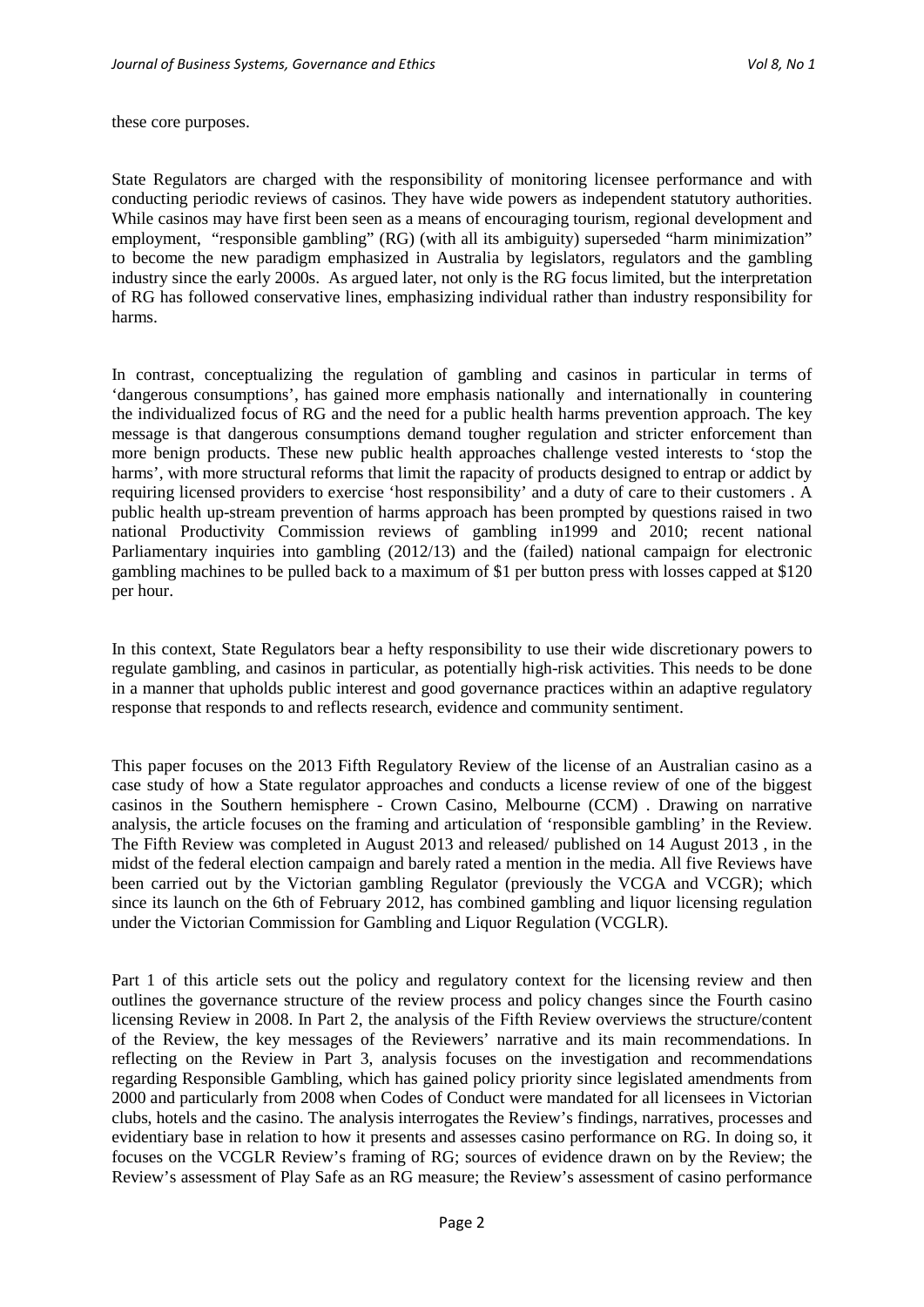on RG and its Code of Conduct in particular; and the framing of RG recommendations. In the final Part 4, it reflects on governance issues raised by the Review and onus on research and policy makers to focus on the relatively neglected area of regulatory licensing enforcement (OECD, 2012). Finally, regulators and governments need to ensure independence of the review process that ensures freedom from conflicts of interest.

# **2. The Policy and Regulatory Context and the Casino Licensing Review Process**

#### **2.1 Policy Context**

Australia's 13 casinos are governed by casino-specific legislation as well as legislation that applies to gambling generally. Under Australia's federal system, casino licensing is a matter for States/Territories, each of which has specific licensing and regulatory authorities set up under specific legislation (Allan Consulting, 2009). In most States/Territories casino games are mainly restricted to licensed casino premises . Casinos also typically broker numerous concessions from governments and exemptions or departures from the rules that prevail in gambling-licensed clubs and hotels . At the same time, casinos are regarded as more intensive gambling environments and are subject to stricter oversight under dedicated legislation. The larger scale of gambling in casinos compared to smaller suburban club and hotel gambling venues means that the risks associated with crime and corruption, money laundering, loan sharking and probity are higher; and that such venues are in need of greater scrutiny and tighter regulatory oversight.

In terms of community sentiment, in the 30 or so years since casino gambling was legalised in Australia, the public has stayed relatively critical of the impact of gambling; and especially electronic gambling machines . A reason for this is recognition of the harms caused by gambling and its negative impacts ; articulated clearly by two national inquiries conducted by the Productivity Commission in 1999 and 2010; a range of national Parliamentary inquiries, debates on gambling in 2012-2013 with the Gillard-Wilke Agreement and numerous State/Territory reports on the social impact of gambling.

Crown Casino is the largest casino in Australia . It is under an obligation to run a 'world-class casino' and has been subject to regulatory international benchmarking on its operational practices in this and previous Reviews (VCGA 2000, VCGA 2003, VCGR 2008, VCGLR 2013). Crown expresses its commitment to being a 'world leader in responsible gambling practices' (Crown Melbourne Limited, 2010, Crown Code, p. 2). A number of features of CCM's operations merit mention:

- Special conditions relate to its license to operate (Crown is subject to state laws and casino-specific legislation (the Casino Control Act 1991 and the Casino (Management Agreement) Act 1993) and to regulatory reviews by the combined gambling and liquor regulator, the VCGLR.

- There are regulatory and compliance challenges posed by its size and complexity of operation as an 'entertainment complex'.

- Crown Melbourne Limited is part of a larger transnational corporation (Crown Limited) with two casinos in Macau and casino interests in Canada, the US and the UK. Crown Limited Management and Board are therefore cogniscent of international differences in regulatory environments and presumably, best practice. Crown Limited's expansion into new Asia Pacific markets in Sri Lanka and the Philippines raises issues related to transnational corporate responsibility; in jurisdictions with widely recognized probity risks.

- Location of Crown Casino complex on the Southbank entertainment precinct in close proximity to the central business district, raises expectations that ease of public access to such a large venue necessitates vigilant regulatory oversight and high standards of internal operations on responsible gambling, responsible service of alcohol and security. Governments have embraced industry selfregulation via Codes of Conduct that are framed in terms of 'responsible gambling'. But how 'responsible' are casino host responsibility and responsible gambling programs 1.2 How the Review process works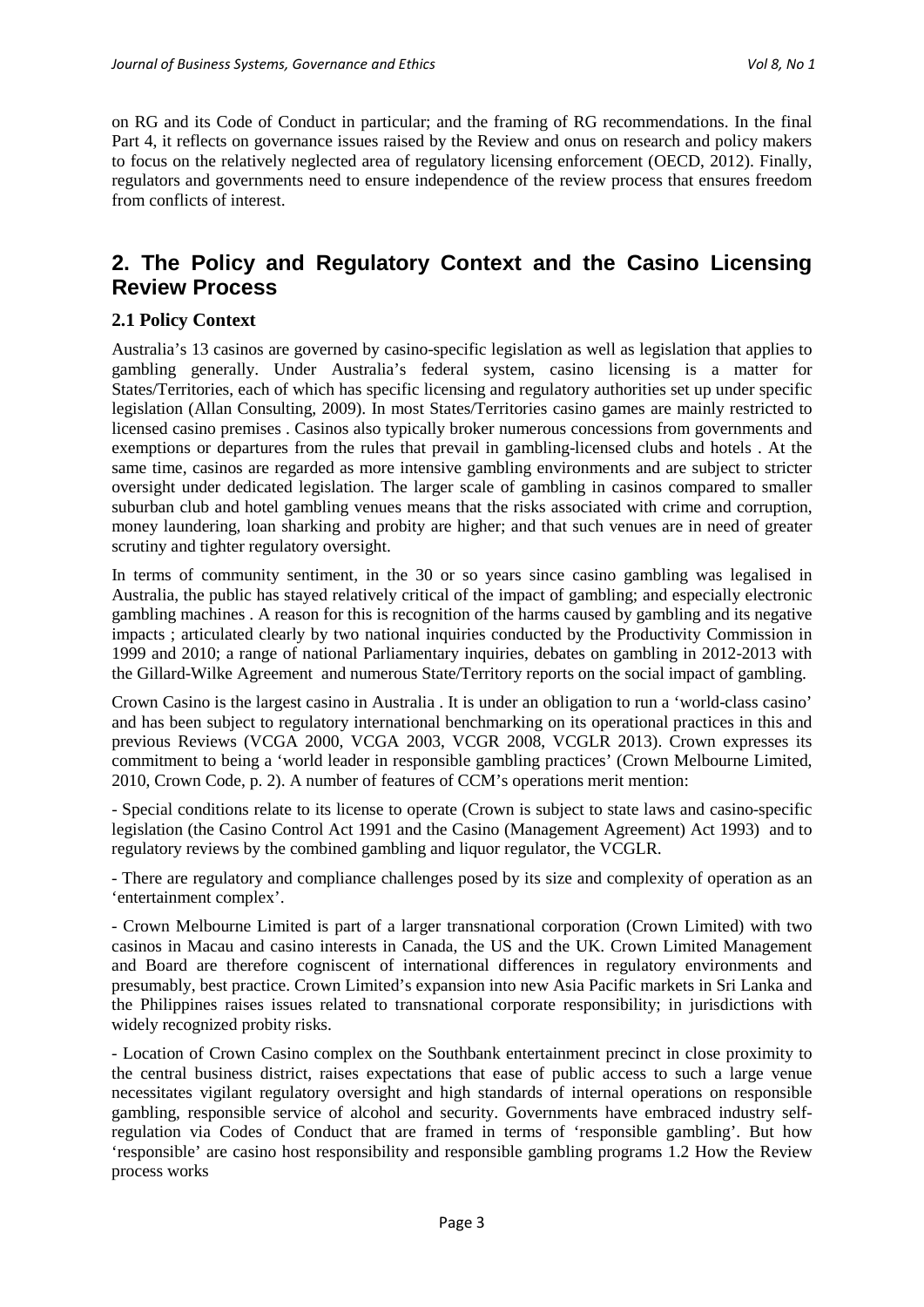Reviews of Crown Casino Melbourne are conducted by the Regulator with the four previous Reviews conducted by the VCGR and VCGR (VCGA 1997, 2000, 2003; VCGR, 2008) and the Fifth Review conducted by the newly merged combined gambling and liquor licensing regulator, the VCGLR. It is worthy of note that the VCGLR conducts both 'extensive day-to-day regulation of casino operations and the casino operator, as well as conducting periodic casino Reviews under section 25 of the Casino Control Act' (VCGLR, 2013 p. 11). Reviews were previously three-yearly, changed to up to every five years on August 21 2005 . The Fifth Review is the second five-yearly Review, which includes the period 1 July 2008 to 30 June 2013. Only two Reviews within a decade poses weighty obligations on the review body, the VCGLR.

The formal requirements of the review are stipulated in Section 25 of the Casino Control Act 1991:

S 25(1) Not later than 3 years after the commencement of operations in a casino, and thereafter at intervals not exceeding 5 years, the Commission must investigate and form an opinion as to each of the following matters—

(a) whether or not the casino operator is a suitable person to continue to hold the casino licence;

(b) whether or not the casino operator is complying with this Act, the Casino

(Management Agreement) Act 1993, the Gambling Regulation Act 2003 and the regulations made under any of those Acts;

(c) in the case of the Melbourne Casino Operator, whether or not the casino operator is complying with—

(i) the transaction documents ; and

(ii) any other agreements between the Melbourne Casino Operator and the State, or a body representing the State, that impose obligations on the casino operator in relation to gaming;

(d) whether or not it is in the public interest that the casino licence should continue in force (Casino Control Act, 1991).

In terms of methodology and focus of the Fifth Review:

The VCGLR has scrutinized Crown Melbourne Limited's records, systems and outcomes in relation to its obligations concerning the conduct of casino operations; the status of the Melbourne Casino; its finances and structure; the prevention of criminal activity at the Melbourne Casino; and the welfare of patrons, including minimising the harm of problem gambling (VCGLR, 2013 p. 12).

The Review report is presented under headings: Suitability, Compliance with Obligations, Melbourne Casino Operations and Recommendations.

#### **2.2 The shifting policy and regulatory context of the licensing Review**

During the five-year period under review, a number of legislative and policy shifts have occurred in Victoria of relevance to regulatory review of the casino. The most significant of these are:

• December 1, 2008 ban on gambling whilst intoxicated (under provisions of section 81 of the Casino Control Act 1991 linked regulatory enforcement of gambling and liquor licensing laws;

• RG a priority - June 2009 Responsible Gambling Codes of Conduct mandated for implementation in clubs, hotels and Crown Casino ;

• Variations to the license including additional gaming tables licensed at Crown Casino Melbourne (CCM) in December 2009 .

• Concessions granted to Crown Casino in taxation (a high roller taxation rate), and defining 'automated table games' as table games, rather than gambling machines in 2009 .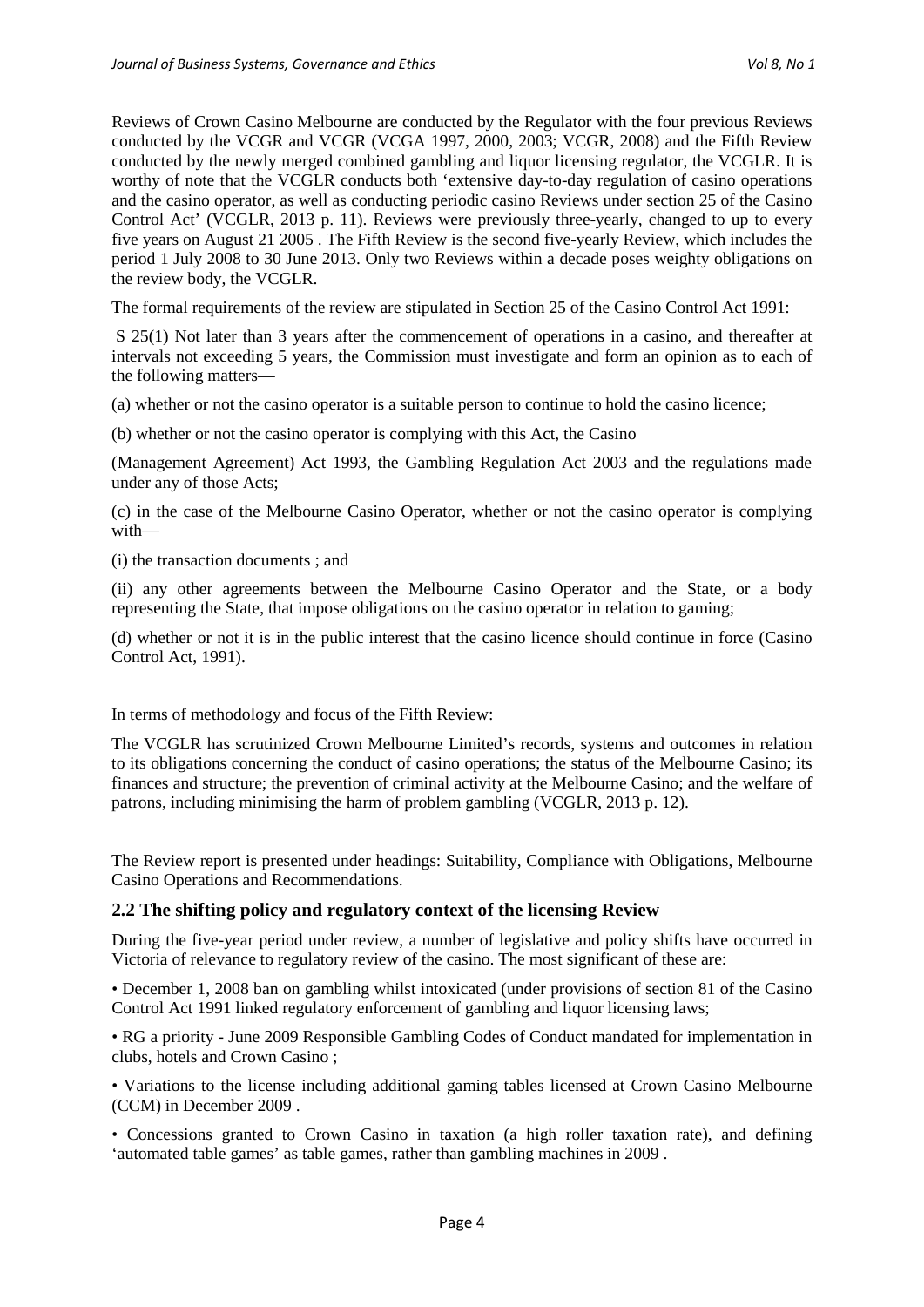There were also a number of changes to the corporate interests of Crown Limited and its domestic and international growth between 1 July 2008 and 30 June 2013:

- Developments at Burswood Casino, Perth ;
- April 2009 Crown Limited bought shares in Cannery Casino Resorts, Las Vegas;
- June 2009 City of Dreams casino opened in Macau;
- April 2010 Crown Metropole Hotel opened at Southbank Melbourne.
- May 2011 Crown Limited purchased Aspinal's Club in London.

• May 2013 NSW regulator approved up to 23 percent stake in Echo Entertainment Group in NSW and Queensland regulator approves up to 24.99 percent share. Crown Limited sells its ECHO shares in May 2013.

• 2013 Crown Limited negotiating new casino licences in Sri Lanka and Philippines (VCGLR Review, 2013, p. 9).

• July 4 2013 the NSW Government approved Crown Limited's bid for a second Sydney casino license at the Barangaroo site to proceed to stage 3 of the development process (Nichols, 2013).

# **3. Analysis of the Fifth Crown Casino Licensing Review**

### **3.1 Making 'meaning' from the narrative of the Fifth licensing Review**

Narrative analysis is drawn upon in analysis of the Review. As May argues, narrative studies are frequently holistic in nature and focus on the 'sequencing of themes within narratives', focus on both form and content and present findings in the form of case studies' (May n.d.). Social scientists draw attention to the role of narrative in story-telling and in reinforcing particular power and interest relations (May, n.d; May 2008; McBeth 2005). Narrative review is multi-disciplinary and its legitimacy for the study of public/policy documents is well established (Feldman et al., 2004; May, n.d; Reissman, 2008). Narrative method draws attention to the constructed nature of how narratives are selective, how they include and exclude particular groups and interpretations, sanction certain forms of knowledge and construct social identities (De Fina & Georgakopoulou, 2008: 382) and reflect power inequalities in how processes are legally framed and how narrative is constructed to achieve social consequences (Pedriana, 2006; Squire et al., 2008: 4). Narrative analysis is used here in the context of public reporting as a form of story-telling that is ultimately selective and reflective of certain power relations.

Narrative analysis can be used to examine how narratives both reflect and shape social contexts. How collective narratives reflect power relations whose narratives 'stick' and why, whose narratives are excluded, and what the effects of this are (May n.d.).

The purpose of narrative analysis is agreed in terms of being an interpretive research approach aimed at discovering underlying meaning and the construction of realty, where language is analysed as instrumental and related to power structures and how they work to reinforce certain structural interests. As outlined below, narrative analysis focuses on 'meaning making'.

The current popularity of narrative analysis is largely due to the 'narrative' or 'linguistic' turn in the social sciences. This has brought about a renewed interest in the role that language plays in social interaction and society: language is not neutral but rather is a means to accomplish social ends and is thus implicated in structures of power. Such an interpretive approach does not seek to analyse narratives in order to access underlying events but rather focuses on meaning making. Much of narrative analysis is based on the notion that how experiences are reconstructed and interpreted is important in itself (University of Manchester, 2013).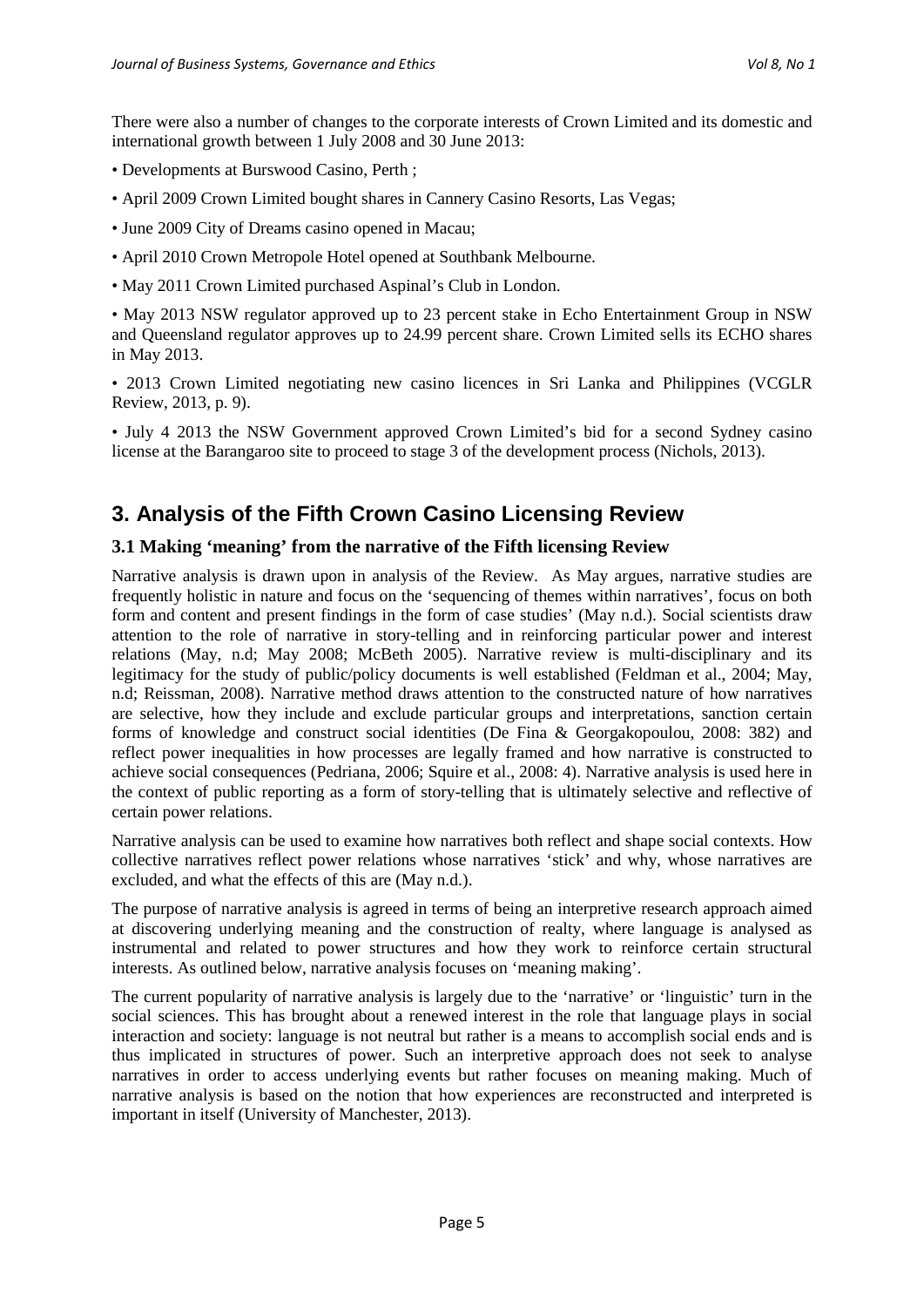#### **3.2 The Fifth Crown Casino License Review – constructing a narrative for positive review**

The structure/content of the Review

The Review is described by the Regulator as 'largely a compliance review' but one that is shaped by VCGLR's 'assessment of the key regulatory risks' associated with 'the changing international and local casino environment and regulatory obligations that may not align with the casino operator's commercial incentives' (VCGLR, 2013 p. 11). The Review is structured according to assessments of CCM's suitability to hold the license, compliance with statutory and contractual obligations and in terms of its Operations — focused on core gaming functions and security and surveillance. It is structured around the four key areas investigated: suitability, compliance with statutory obligations, compliance with contractual obligations, and public interest.

#### Key messages of the Reviews' narrative

The report explicitly sets the Review in the context of the rise of Asian gambling markets and shifts in the global casino market from the USA to Macau, Singapore and Asia, since the 2008 CCM license Review was conducted. It foreshadows significant growth, with PwC estimating the Asian gaming market to comprise 43 per cent of the global market by 2015 (VCGR, 2013, p. 10). The Review is sympathetic to Crown's capacity to compete internationally.

It is important that the operation and management of the Melbourne Casino keeps pace with the changing risks and commercial pressures of the international casino market. The VCGLR considers that the management team of the Crown Group is acting to meet those challenges (VCGLR, 2013, p. 10).

The Review is also clear that such trends and Crown's involvement in the Asian markets, which may be less well regulated, poses risks.

Equally, the VCGLR's regulation of the Melbourne Casino and casino operator must continue to evolve to ensure it is attuned to these changing risks and meeting the purposes of Victorian gambling legislation (VCGLR, 2013, p. 10).

Key risks include:

• The financial and probity risks arising from the Crown Group's significant Australian and international expansion plans;

• The increase in responsible gambling obligations and the potential for these to conflict with commercial obligations; and

• Criminals attempting to engage in illegal activities at the Melbourne Casino (VCGLR, 2013, p. 11- 12).

The Review is also mindful of risk factors related to Crown Ltd.'s involvement in the Macau gambling market (33 per cent investment in Melco Crown) in terms of:

• Any travel restrictions to Macau imposed by the Chinese Government;

• Further restrictions by the Chinese Government on the movement of money out of China;

• Melco Crown's current sub-concession extends until 2022 and there is no guarantee the subconcession will be extended beyond this date; and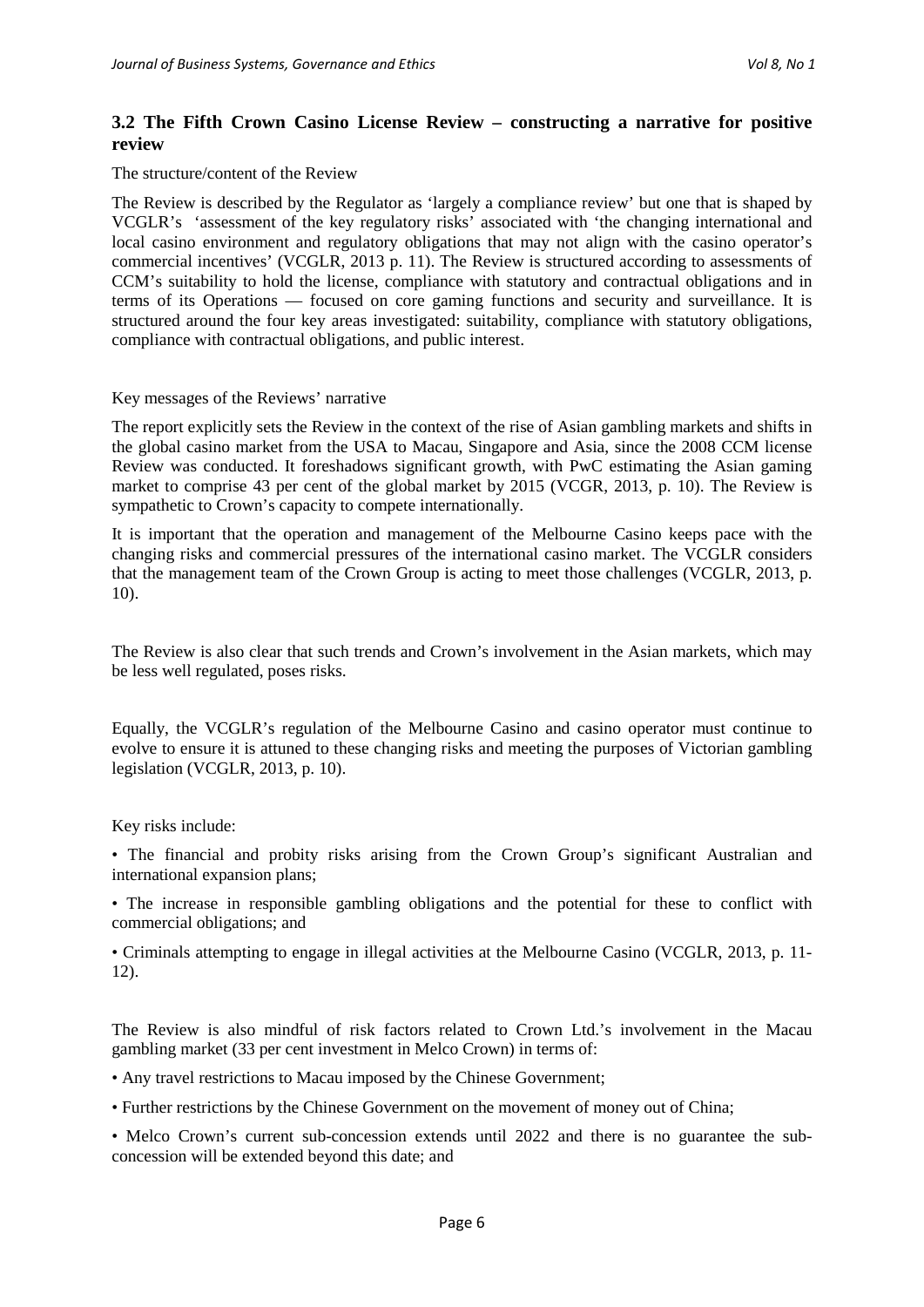• Relaxation of gaming laws in other regional economies that would compete with the Macau market (VCGLR, 2013, p. 71)

Even though from a financial risk point of view, there are protections of CCM:

The Deed of Cross Guarantee binds the financial position of Crown Melbourne Limited to the other Crown Group companies and does not include any of Crown Limited's international operations, and presents a low risk to the short to medium term position of Crown Melbourne Limited (VCGLR, 2013, p. 71).

The main thrust of arguments in the early part of the Review report is to emphasize the importance of expansion into the Asia-Pacific region and Crown Group's and CCM's capacity to compete in the international VIP market.

Crown Melbourne Limited's financial performance and strength is increasingly dependent on the prosperity of the VIP market; and given its location in the world, its continued ability to attract participants to this market. Revenue and EBITDA growth is fundamental for Crown Limited to achieve its expansion plans and is highly dependent on the growth of the commission based player market (VCGLR, 2013, p. 71).

#### **3.3 The main recommendations pertaining to the CCM license renewal**

The VCGLR's opinion under section 25 of the Casino Control Act. Following the VCGLR's investigations and for the reasons set out in this report, the VCGLR has formed the opinion that:

a. the casino operator, Crown Melbourne Limited remains a suitable person to hold a casino licence;b. the casino operator, Crown Melbourne Limited is complying with the Casino Control Act1991, the Casino (Management Agreement) Act 1993, the Gambling Regulation Act 2003 and the regulations made under any of those Acts;

c. the casino operator, Crown Melbourne Limited is complying with the transaction documents and any other agreements between the Melbourne casino operator and the State, or a body representing the State, that impose obligations on the casino operator in relation to gaming;

d. it is in the public interest that the casino licence should continue in force (VCGLR, 2013, p. 9).

The Review makes ten recommendations with six of these in the area of Responsible Gambling. Other recommendations relate to enhancing Crown's corporate governance arrangements to implement bestpractice auditing, better display of game rules at the casino and an investigation into making them available via smart phones (VCGLR, 2013b).

The next section deals in more detail with some elements of the Review's treatment of Responsible Gambling (RG). In the words of the Chair of the Review Commissioner Robbie Kerr, 'VCGLR regulates the casino with a strong emphasis on harm minimisation and responsible gambling,' (VCGLR, 2013b). The Review therefore recognizes the increased importance of RG since the 2008 Review

### **4. Responsible Gambling**

Part 3 of the Review focuses on the VCGLR framing of RG; sources of evidence drawn on by the Review; assessment of CCM's loyalty program Play Safe Limits; the Review's assessment of CCMs Code of Conduct performance; and the Review's RG recommendations.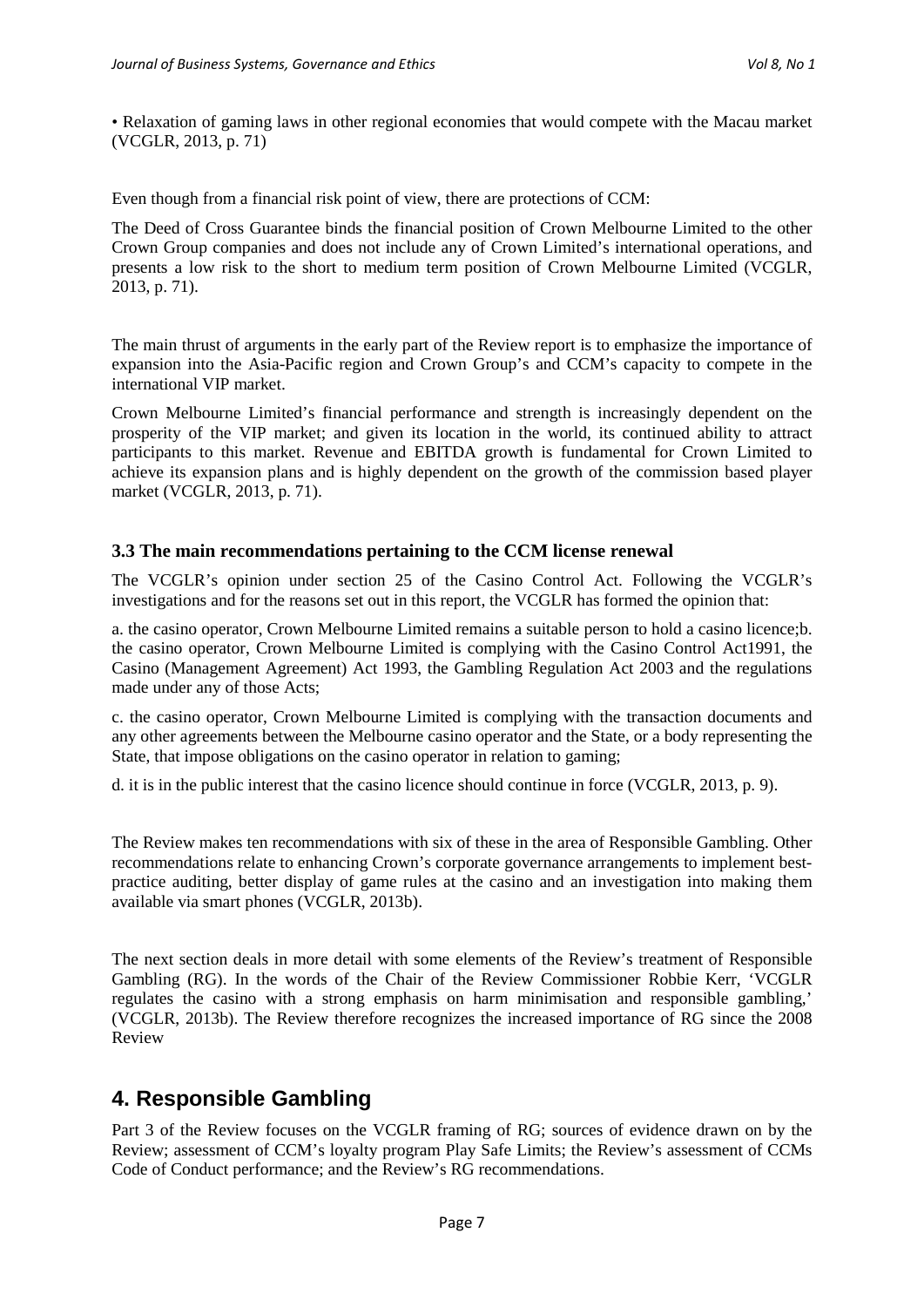### **4.1 VCGLR Review's framing of "RG";**

CCM approach to RG is focused on a mix of mandated and voluntary measures that are consistently described by both the Review and by CCM in its submission (Crown Melbourne Limited, 2012) as including:

• compliance with state government requirements on signage (including information, clocks on machines etc.)

• voluntary establishment of the Customer Support Centre (established as a voluntary commitment in 2002) and more recently its Chaplaincy Support Service

• CCM's establishment of a Responsible Gambling Committee

• restriction of credit to international players with verified identity as a condition of participation in commission based play arrangements (VCGLR, 2013 p. 91)

• implementation of a self-exclusion process

• maintenance of a Responsible Gaming Contact Register to record complaints about a patron's gambling by family or friends (VCGLR, 2013, p. 92)

• the Play Safe Limits program which enables Signature (loyalty) club members to voluntarily set time or spend limits for each session prior to playing the machines on a daily or annual basis (VCGLR, 2013, p. 90). This is described by CCM as its 'voluntary pre-commitment program' (Crown Melborne Limited, 2012).

• Player activity statements are provided to Crown Signature Club members in accordance with requirements related to loyalty programs

• CCM's obligations to implement a Responsible Gambling Code of Conduct under 2008 amendments to the Gambling Regulation Act 2003.

From a regulatory perspective, RG was approved as a focus for the Regulator's Reviews of CCM in the Third Triennial Review (VCGA, 2003) following legal and regulatory policy changes to governing legislation. In its briefing to Hanks QC the VCGA (below) noted the change in legislative priorities with the dropping of 'promoting tourism, employment and economic development generally in the State' from S 140 of the Casino Control Act and the fostering of RG in casinos as a priority (a policy re-direction introduced in 2000 by the Bracks government took over from the previous Kennett Liberal government):

(a) ensuring that the management and operation of casinos remains free from criminal influence or exploitation; and

(b) ensuring that gaming and betting in casinos is conducted honestly; and

promoting tourism, employment and economic development generally in the State.

fostering responsible gambling in casinos in order to—

(i) minimise harm caused by problem gambling; and

(ii) accommodate those who gamble without harming themselves or others (VCGA, 2003, p. 33-34, policy briefing cited by Hanks QC).

Under the Third Triennial Review, 'Responsible gambling was defined as 'the social and personal damage that may be attributable to gambling (VCGA, 2003, p. 5) and was one of the terms of reference for the Operational Compliance Subcommittee, including investigating Crown's performance in delivering responsible gambling in the casino and Crown's responsible gambling management, security and service and surveillance' (Hancock, 2011, p. 129).

The Fourth 2008 Review placed emphasis on an investigation of 'gaming activities' under which it included 'responsible gambling obligations' . In terms of its key focus on whether or not Crown Casino had breached its statutory obligations, the Fourth Review states: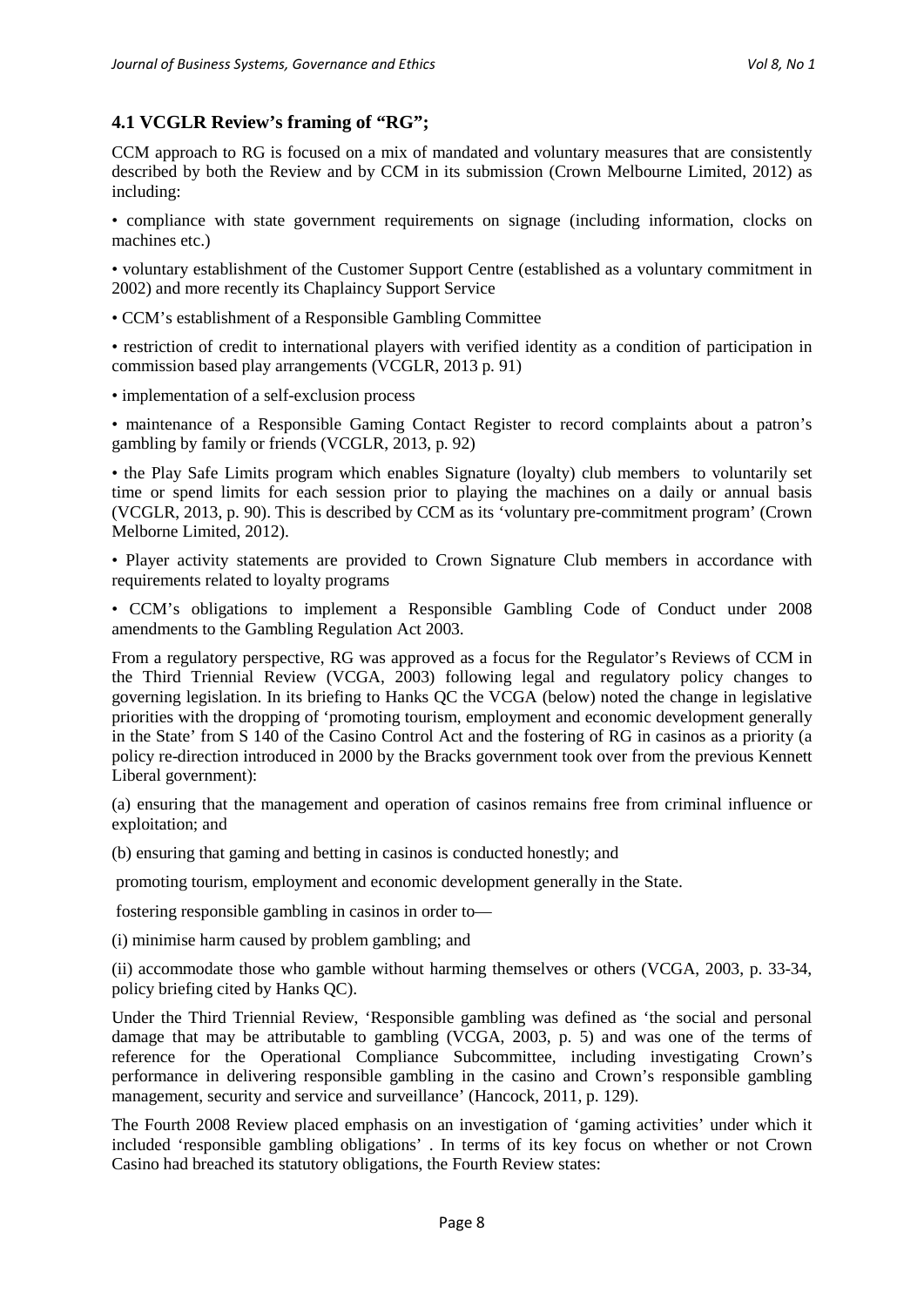The Commission recognises that the comprehensive approach by Crown Melbourne to responsible gambling (while there is still room for improvement) makes Crown Melbourne a world leader.

The Commission examined Crown Melbourne's compliance with relevant harm

minimisation (responsible gambling) legislation and its corporate approach to the

provision of problem gambling services, such as counselling services, patron

exclusion processes, the provision of problem gambling services information and how Crown Melbourne informs itself of problem gambling research.

The examination confirmed that Crown Melbourne has not breached its statutory

obligations in relation to responsible gambling and Crown Melbourne's participation in responsible gambling working parties and its establishment of complementary programs indicate a commitment to deliver its gaming products in a responsible manner (VCGR, 2008, P. 21).

In its Fifth Review VCGLR (2013, p. 81) sees RG as 'an important element' of the CCM operations, and makes reference to the way that '(g)ood responsible gambling practices can ameliorate or prevent some of the harms caused by problem gambling. They also demonstrate good management and show a commitment to patron welfare.'. They also demonstrate good management and show a commitment to patron welfare' and the increasing importance of RG as reflected in 'the growing list of obligations within the Casino Control Act and the Gambling Regulation Act, designed to protect gamblers from harm' (VCGLR, 2013, p 81).

However, compared to previous Reviews, the Fifth demonstrates a shift in the way RG is framed. In terms of its evaluation of CCM performance, the Review frames RG in individual terms rather than in the broader remit of operator responsibility, beginning its assessment of CCM performance on RG with a reference to Crown's framing of RG, which also reinforces an individual rather than an operator responsibility focus.

As Crown Melbourne Limited notes in its Responsible Gambling Code of Conduct, gaming is enjoyed by the vast majority of their customers, but some people have difficulties with gambling responsibly and this may cause them, and those around them, harm (VCGLR, 2013, p. 81).

The Review cites a definition of RG obtained from The Victorian Responsible Gambling Foundation and defines responsible gambling as 'gambling in a way that is controlled, is within the gambler's financial means and does not interfere with the gambler's life or the lives of those around them. As shown below, this definition has framed the subsequent Review.

This definition informed the way the VCGLR conducted its investigations and the way the issues were approached. In particular, the definition provided context when considering the processes and procedures Crown Melbourne Limited uses to meet its responsible gambling obligations (VCGLR, 2013, p. 82).

Curiously, the definition used above does not appear from searches of Foundation publications and the VCGLR Review does not draw on the major document published by the Responsible Gambling Foundation in its Guide to Responsible Gambling, which differentiates what RG means for individuals and providers. According to the Foundation:

For individuals it means:

• they may gamble for pleasure and entertainment but are aware of their likelihood of losing, and understand the associated risks

• they exercise control over their gambling activity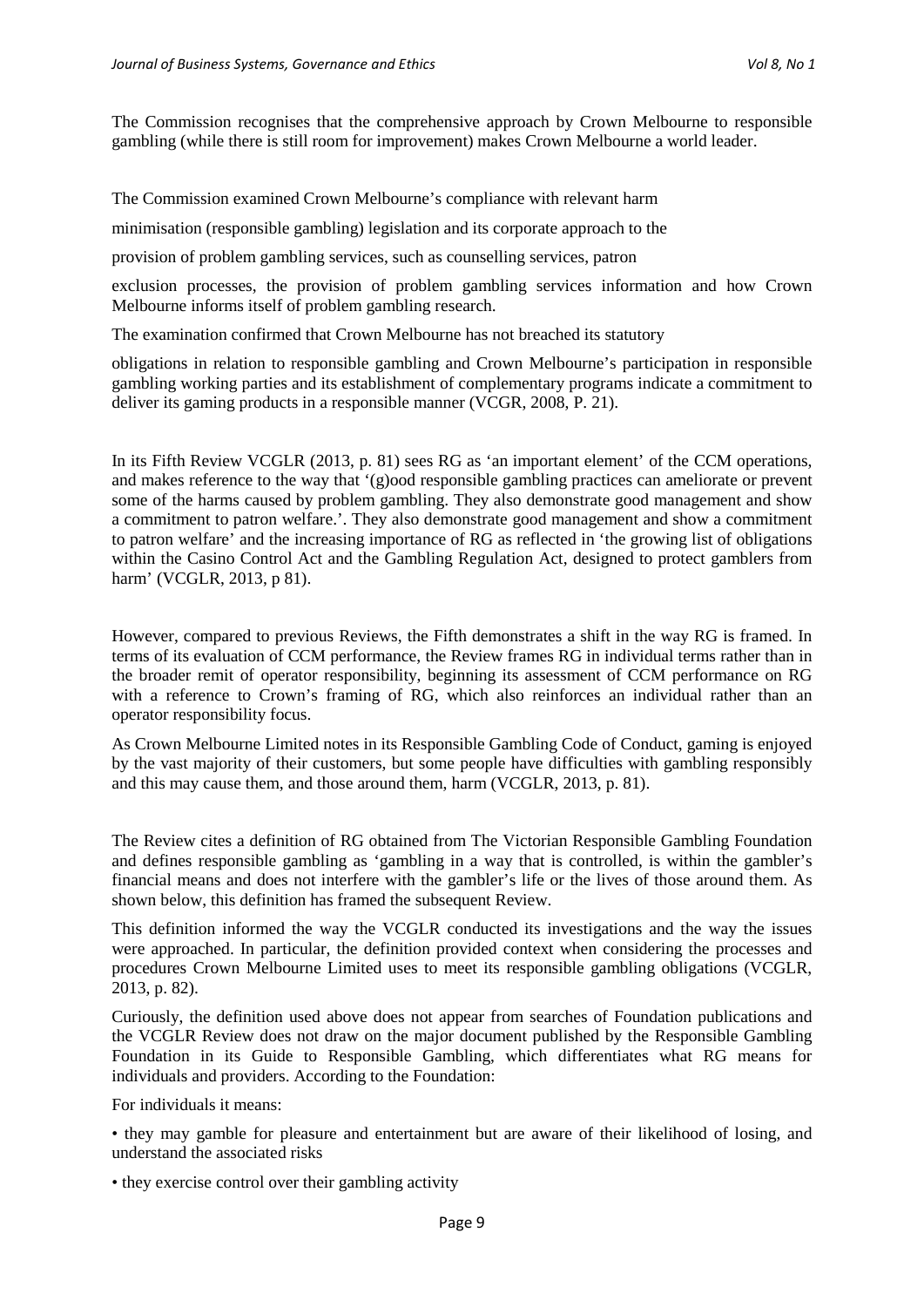• responsible gambling occurs in balance with other activities in their lives and is not causing problems or harm for themselves or others

For providers it requires:

• shared responsibility for generating awareness of the risks associated with gambling

• creating and promoting environments that prevent or minimise problem gambling

• and being responsive to community concerns around gambling (Responsible Gambling Foundation n.d. p. 8)

Notably, the elements of importance to providers including host responsibility to prevent harms, are not emphasized in the guiding definition adopted by the VCGLR Review; but rather a reverse-onus on the patron or customer, urged to control their gambling.

Crown's Review submission outlines its approach to RG:

Crown has been committed to Responsible Service of Gaming (RSG) since inception. Crown has led the way in RSG initiatives, including Crown's voluntary

pre-commitment program (in place since 2003) and its unique array of available

services comprising dedicated and specially trained staff of RGLOs, RGPs and

Chaplaincy support, all available from its Responsible Gaming Support Centre

(RGSC) 24 hours a day, 7 days a week. Crown's initiatives place it at the forefront

in Australia and arguably the world, in relation to RSG. Crown Signature Club members have access to a kiosk facility to view their Player Activity Statements (PAS). Members can sign up for Crown's voluntary precommitment program (named Play Safe Limits), where they can voluntarily nominate predetermined time and loss limits (Crown Melbourne Limited (Crown Melbourne Limited), 2012, p. 7-8).

Crown frames its submission in terms of 'responsible service of gaming (RSG)'. Such use of language focuses on the more benign term 'gaming' rather than 'gambling' and is not a term usually associated with the framing of Responsible Gambling (RG). Two elements of this phraseology merit comment. Use of the word 'gaming' is ambiguous as it may be taken to encompass gaming that is not gambling, i.e., that is not conducted for money and is purely for fun. Its terminology 'responsible service of gaming' [ital added] delimits its remit to that of a provider of a service implying the consumer has certain opt-in choices, but where its own obligation to provide a safe gambling environment and provision of safe gambling products is not acknowledged. Crown Melbourne has a 'Senior Manager Responsible Gaming' and from 2010 Crown Ltd. set up a Responsible Gaming Committee .

In accordance with its Charter, the Committee:

- Monitors and reviews the operation and effectiveness of responsible gambling programs;
- Recommends responsible gambling policiesand procedures;
- Promotes improved responsible gambling practices; and
- Promotes awareness of responsible gambling (VCGLR, 2013, p. 85).

The use of language is important in promoting a normalization of gambling by eliding it into 'gaming'. Notably, the term 'Responsible service of gaming' is used only once in the two-volume Productivity Commission (2010, 2010, 12.35) report and that reference is to training programs in responsible service of gaming for hotels, clubs and casinos citing the submission of the gambling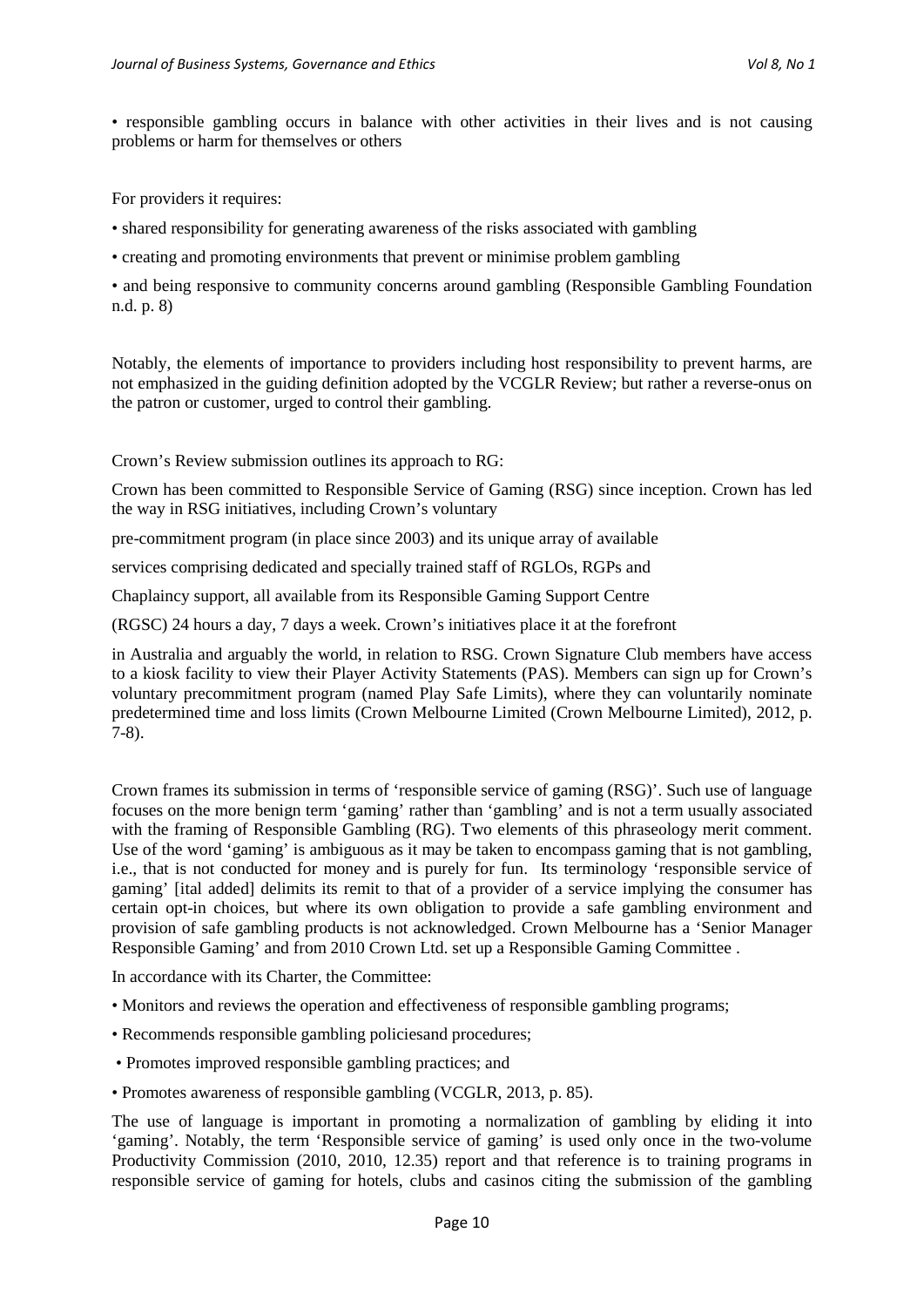industry peak body, the Australasian Gaming Council [previously the Australian Gambling Council]. This would imply the industry is keen to promote a change in terminology that is in its own interest and has had some element of success with the term being embedded in section 58A of the Casino Control Act in reference to staff training in an approved Responsible Service of Gaming Course and the Review has picked up the term in its heading 'Responsible service of gaming training'.

#### **4.2. Sources of evidence drawn on by the Review, in addition to its own information;**

Data relied on by the Review included Crown Melbourne Limited's (2012) submission to the VCGLR and responses to questions, data from CCM relating to RG procedures and RG surveys it undertook, presentations from Crown and a tour of the RG Support Centre, Interviews with Chair of Crown Limited's Responsible Gaming Committee, agendas and minutes, Crown Melbourne Limited and Crown Limited committees and the annual reviews conducted by Crown Melbourne Limited of its Responsible Gambling Code of Conduct, consultations with gambling experts and a third party round table including Gambler's Help counselors, research material from the Victorian Responsible Gambling Foundation; responsible gambling initiatives at other casinos; and international gambling regulators (VCGLR, 2013, p. 81-82).

In the absence of a formal hearings and longer more inviting submission process, for example, in response to a discussion paper or draft report (which were absent from the recent review process), the level of detail on whom was consulted, and the thoroughness of the research and consultation process is lacking Apart from the public advertisement at the start of a 9-month process, giving a six week window to make a submission it is not surprising that the only submission was that of Crown Melbourne Limited (and that a similar result pertained to all five reviews so far). This should raise questions about the Regulator's community engagement strategy on casino licensing Reviews and the lack transparency on which experts and third parties were consulted and to what extent. In terms of the Review drawing on information from within the Regulator, there is a lack of insight into its findings drawing on unpublished data from day-to-day monitoring of the casino and matters raised by Inspectors and others during the five-year Review period. The Review brings to light the lack of transparency of detailed reportage of the inspectorial and enforcement activities of the Regulator.

#### **4.3 Assessment of Play Safe as RG**

Play Safe, introduced in June 2003, lets members of Crown's Signature club voluntarily set time and spend limits for each session prior to playing EGMs (VCGLR, 2013, p. 90). PlaySafe Limits is also the conduit though which players can opt to play machines in "restricted areas", that are exempt from state government limits on spin rate, note acceptor limits, spin rates, bet limits and payout by check that apply to other gambling machines in Crown and to machines in club and hotel venues in Victoria. (VCGLR, 2013, p. 90). Once the time or spend limit is reached the 'machine emits an audible tone and displays a written message, explaining that the patron can no longer accrue membership points for the Signature Club' (VCGLR, 2013, p. 90) . Consistent with their mutual emphasis on the individual control of gambling, the Review notes, 'Play Safe Limits provide an opportunity for patrons to approach Crown Melbourne Limited staff for assistance, if required' (VCGLR, 2013, p. 91).

It would appear that CCM continue to record patron play data session and spend that is automatically recorded, so they would still be aware of whom the big EGM spenders are. The fact that the Operator (CCM) does not intervene or shut off play once the limit is reached, considerably weakens the efficacy of the program as a problem gambling risk management mechanism. The Review presents data supplied by CCM showing that the Play Safe Limits program has had a significant increase from approximately 12,500 members in 2010 using it increasing to approximately 37,000 in 2012, but says Crown does not know the reasons for the increase and this is not the subject of Review investigation (VCGLR, 2013, p. 90). The Review does not interrogate a matter of some concern that up to 1000 of CCM's 2,500 electronic gambling machines are approved for virtually unrestricted gambling that is not subject to state limits designed to protect consumers and that the facility of \$100 bank note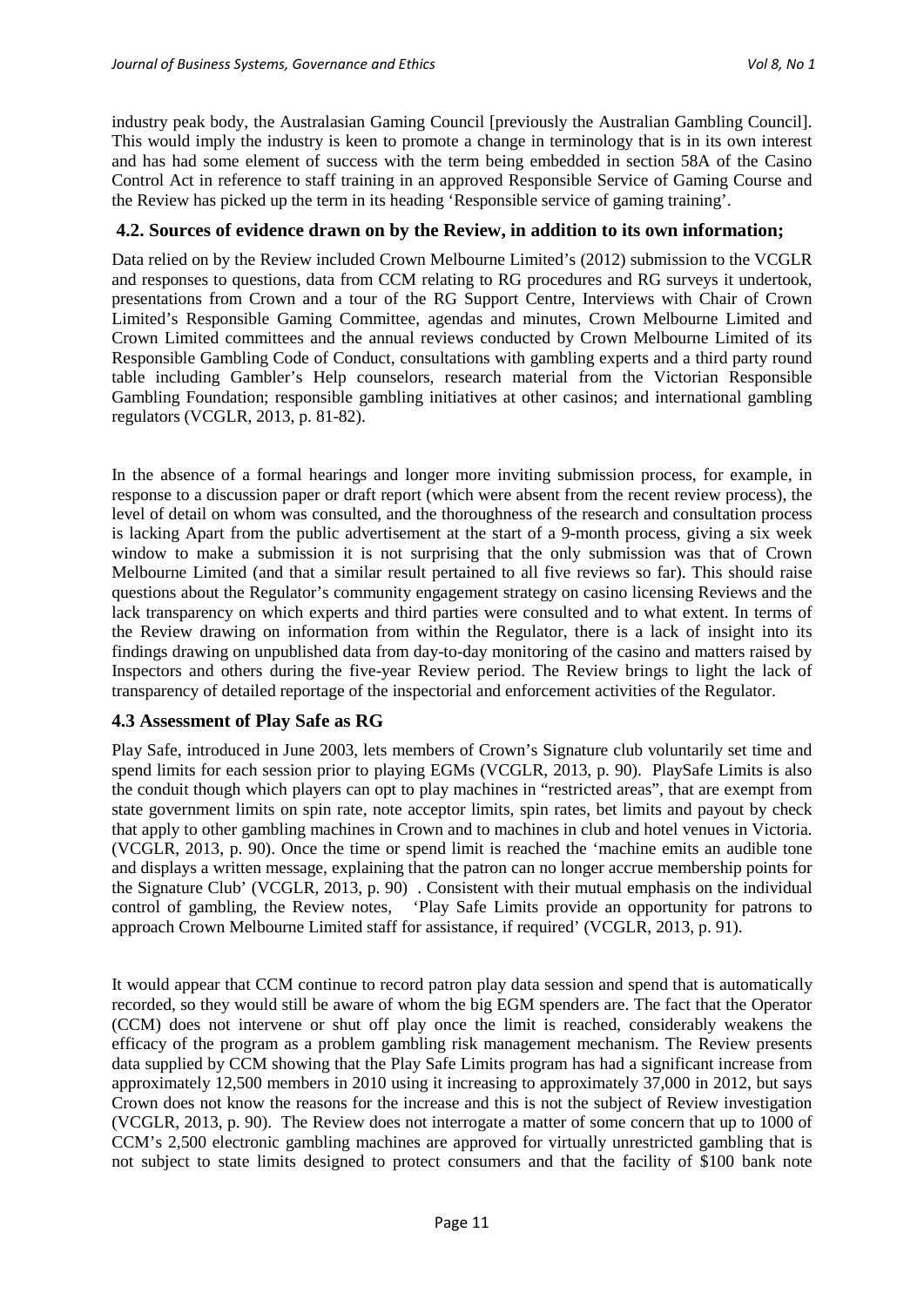acceptors and exemption from pay-out by cheque on these machines, renders them at risk of use for money laundering purposes.

The Review recognizes money laundering as a risk, however the detail of the Review does not adequately examine the extent to which opportunities (such as unregulated EGMs played under Play Safe exemptions) that exist for such activities are being used nor does it explore better means of preventing such activities by for example, not allowing such exemptions. This represents a serious public interest gap in the Review's investigation. Of course, that such machines can be played with perhaps no player tracking is also a concern that is not addressed by the Review's recommendation that Crown trial player tracking of Signature Club members in VIP rooms .

#### **4.4. The Review's assessment of CCM's Code of Conduct performance**

From 1 June 2009, all gambling licensees in clubs, hotels and the Melbourne Casino are required to implement a Responsible Gambling Code of Conduct, as required of CCM under section 69 of the Casino Control Act 1991. Codes need to comply with the requirements set out in Division 2 of Part 6 of the Gambling Regulation Act, need approval from the Regulator and must conform to Ministerial Guidelines. The Crown Casino RG Code as it will be referred to here, has had three amendments approved by the Regulator.

The latest amendment - not dated but 'recent' (VCGLR, 2013, p. 85), modified 'the observable signs of distress' on which staff receive training to guide their implementation of the Code. The amendment as said to draw in particular on Identifying Problem Gamblers in Gambling Venues: Final Report (Delfabbro et al. 2007); and Current Issues Related to Identifying the Problem Gambler in the Gambling Venue (Australian Gaming Council, 2002). The Review also made the observation that 'Crown Melbourne Limited's Responsible Gambling Code of Conduct and general responsible gambling intervention framework relies heavily on staff identifying observable signs of distress' (VCGLR, 2013, p. 85). Below table 1 lists changes to the list of observable signs of distress in Crown Melbourne Limited's Responsible Gambling Code of Conduct.

Table 1. The Review's outline of Crown Melbourne's Amended Code of Conduct

List of observable signs of distress

PRIOR to amendment

- Either gambling every day or finding it difficult to stop gambling
- Gambling for extended periods without a break
- Avoiding contact while gambling
- Communicating very little with anyone else
- Barely reacting to events going on around them
- Displaying aggressive, antisocial or emotional behaviour while gambling

• Making requests to borrow money from staff or other customers or continuing to gamble with the proceeds of large wins

List of observable signs of distress

FOLLOWING amendment

- Self disclosure of a problem with gambling or problems related to gambling
- Request to self-exclude
- Distorted and irrational attitudes about gambling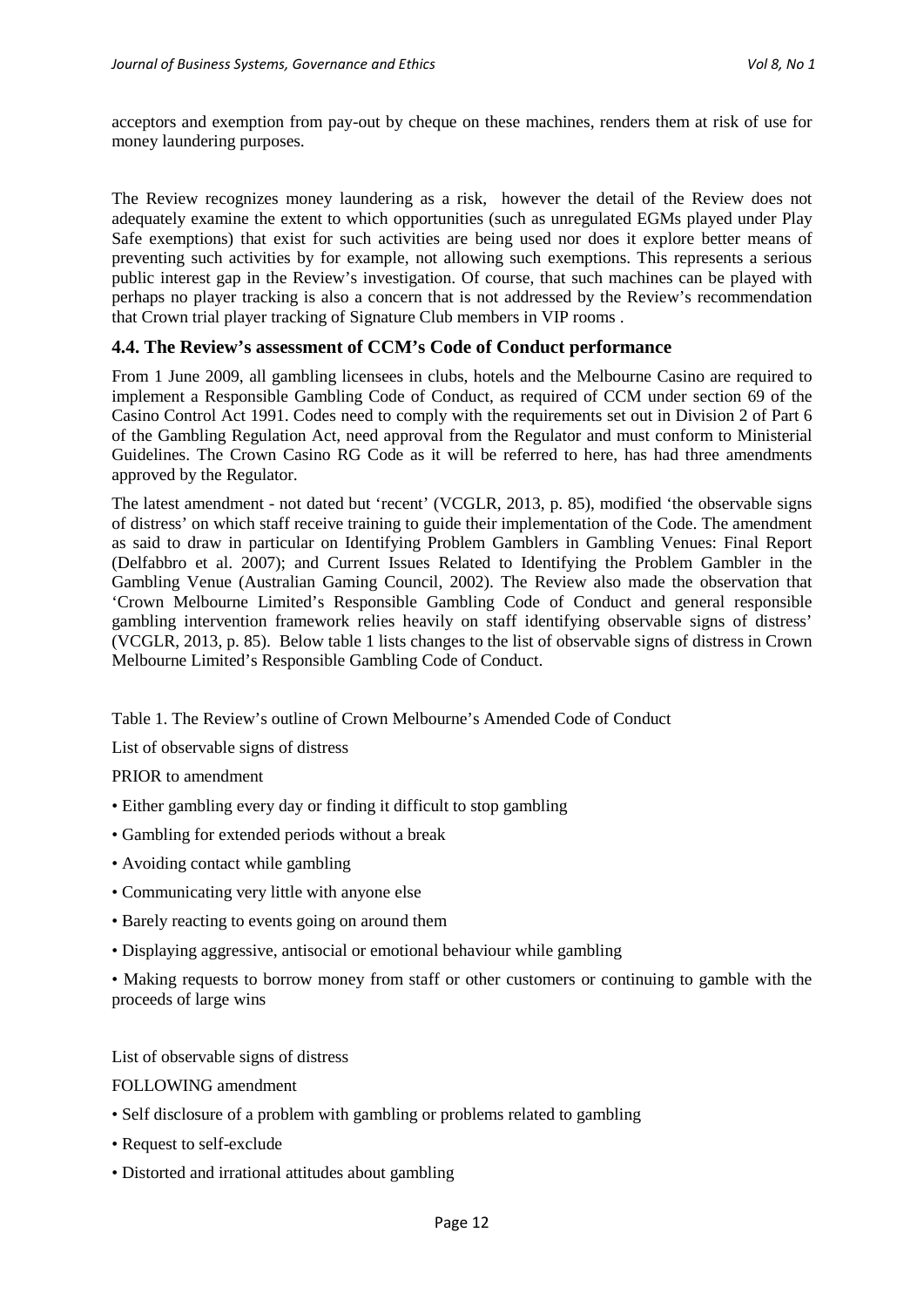- Barely reacting to surrounding events
- Intolerance to losing, displayed as bad temper or distress
- Significant variation in mood during a gambling session
- Children left unattended whilst parent/ guardian gambles
- Regular complaints to staff about losing or blaming the venue/staff for their losses
- Requests to borrow money for gambling
- Showing a pattern of gambling for long periods without a break
- Progressive reduction of self-care e.g. appearing unkempt or fatigued

• Requests for assistance from family and/ or friends concerned about aindividual's gambling behaviour (VCGLR, 2013, p. 87; Table 5 [bold added]).

While the Review emphasizes Crown's reliance on ' an accepted and researched premise that observable signs are the best indicators of potential problem gambling behaviours', six of the signs in the amended Code (shown in bold above) rely on a communication from the patron or family/friends rather than externally observable signs. This is consistent with the CCM promotion of the individual control model discussed above and relies on proactive behaviour on the part of the patron (that involves some recognition of gambling-related problems and necessitating some interaction with staff); rather than the observable signs cited in the research upon which the amendments are purportedly based (that of Delfabbro, 2007 and Australian Gambling Council, 2002; shown in information box 4 [VCGLR, 2013, p. 86]).

Here we have a situation where the Reviewer is understandably uncritical of the content of a Code, which it has already previously approved. In Box 6 (VCGLR, 2013, p. 98), it refers to much more specific signs in the New Zealand code but does not undertake a comparative analysis of the amended code against what might be considered best practice and against which CCM's latest Code of Conduct compares very poorly.

#### Is there enforcement of the Code of Conduct?

To ensure its employees can make an assessment, CCM has developed a Senior Manager Responsible Service of Gaming training session for managers and senior floor staff as an additional measure to the mandatory Responsible Service of Gaming course that all gaming staff must complete. If a patron displays observable signs of distress, Crown Melbourne Limited staff are instructed to contact a Responsible Gaming Liaison Officer or the Responsible Gaming Support Centre. There appears to be no assessment of whether this system is implemented effectively.

The crucial question about codes is whether or not they are enforced (OECD, 2012; Monk, 2012). The Crown Casino Code of Conduct comes under state provisions making codes mandatory (but freeform) and approved by the Regulator under general Ministerial Direction (Victorian Commission for Gambling Regulation [VCGR], 2009). Under this self-regulatory system, Crown Casino is reliant on its workers to know its Code of Conduct and to act as the first link in the chain to effectively identify problem gamblers and initiate interventions, albeit in an 'upward report to supervisor' model .

Notably, the Review relies on evidence provided by CCM in its submission, which it does not subject to independent review. For such a significant review and only the second in a decade, the lack of research specifically conducted for the review is notable. On the matter of staff training on RG, the Review is descriptive of routine processes, but has not undertaken its own analysis of the effectiveness of training. It draws extensively on Crown Melbourne Limited's (2012) submission for the evidence on which it draws. On this basis it concludes: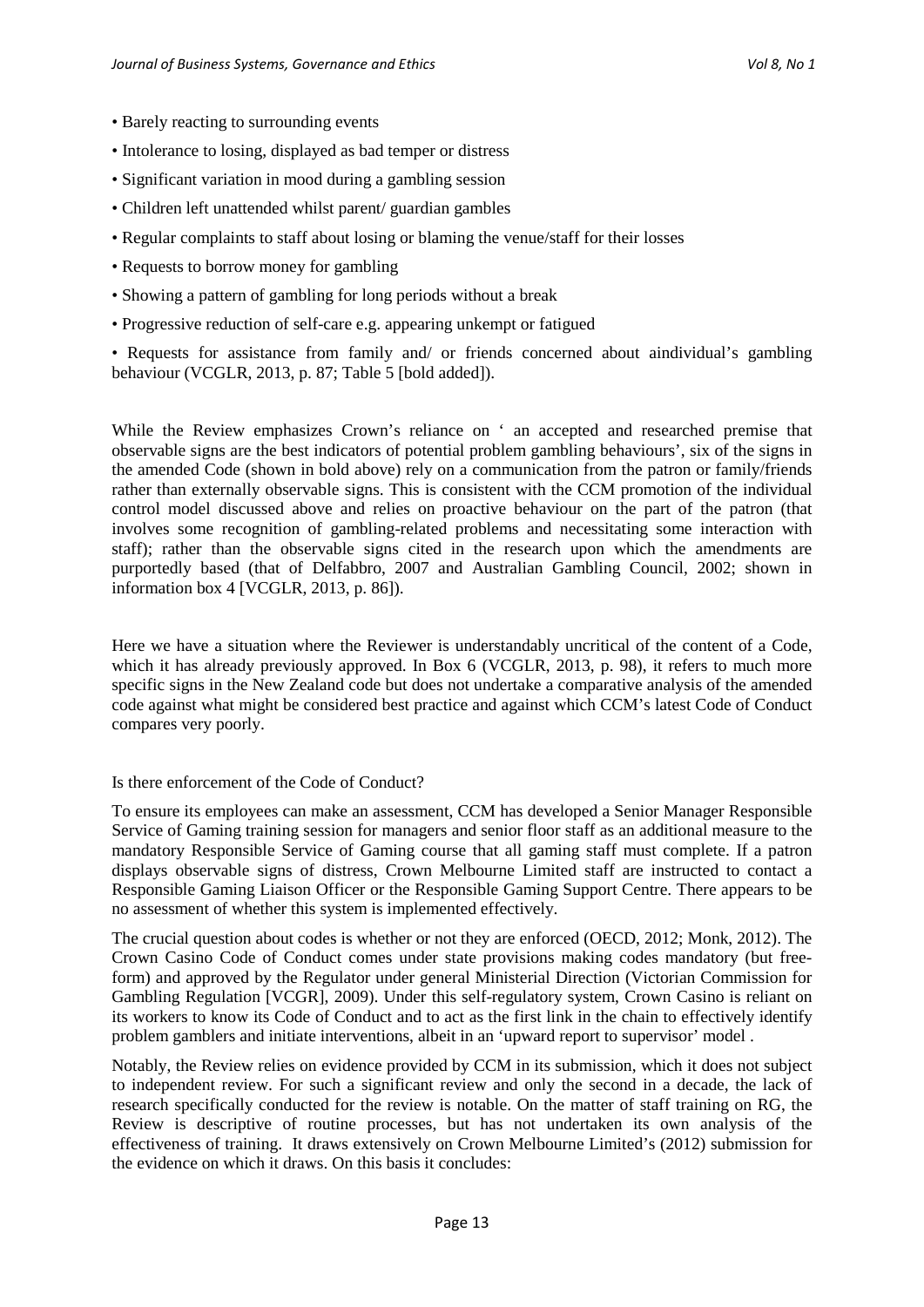Crown Melbourne Limited conducts a formal review for all staff twice a year. As part of this review, Crown Melbourne Limited evaluates its staff's adherence to their Responsible Gambling Code of Conduct. Crown Melbourne Limited has advised the VCGLR that since 1 January 2008, the performance management system has raised no issues in relation to staff adherence to the Responsible Gambling Code of Conduct (VCGR, 2013, p. 85).

The Review cites evidence from internal Crown Casino surveys of customers and staff in relation to the Code, but there is no disclosure of the questions asked, the number of respondents or whether the survey was anonymous. In any event, the survey does not specifically test staff awareness or implementation of the specific 'signs of distress'. The questions do not test application of RG or the Code or the efficacy of current practices.

The Review does not engage with counter evidence (Hancock, 2011), where data from 225 Crown Casino employees interviewed in their own time via private contacts from the Union, give rare insight into problems with the way the Code of Conduct works in practice. Interviewing casino employees gives valuable insight into what actually happens 'on the floor', how the Code of Conduct 'works' and how self-regulation works in practice. Staff reported that financial imperatives often led to compromise on implementation of the Code and that the Code was not enforced very well.

That study also tested casino employees' understanding and implementation of the Crown Code of Conduct [prior to amendment in table 1 above, when the Code had ninesigns of problem gambling (shown below). It is also noted that the Code compares unfavourably with the 32 signs of problem gambling used in New Zealand and the 20 signs used in Switzerland (Hancock, 2011); and could be regarded as minimal in terms of best practice.

In the study by Hancock (2011), staff indicated inadequate knowledge of the codes they are meant to be enforcing. Based on the 'signs of distress' of the code prior to amendment (Table 2), questions to staff about awareness of code items showed some concerning low levels of awareness of the Code they were meant to be implementing.

Table 2. Crown Casino staff awareness of RG Code 'signs of distress'

Low awareness levels of problem gambling signs by staff

- 55.6 % 'communicating very little with anyone else'
- 59.3 % 'continuing to gamble with the proceeds of large wins'
- 61.2% 'avoiding contact with others while gambling'

Mid-level awareness

- 72.9% 'barely reacting to events going on around them'
- 76.2% 'gambling every day'
- 80.8% 'gambling for extended periods without a break'

Higher level awareness

- 89.3% 'displaying aggressive, antisocial or emotional behaviour while gambling'
- 92.5% 'finding it difficult to stop gambling' and
- 92.5% 'making requests to borrow money from staff or other customers'. (Hancock, 2011, p. 79)

Consistent with the research literature on the ability of gaming venue staff to identify problem gambling behaviours (Delfabbro 2007, 2008), almost 70 percent (69.1%) of casino staff in this study said they 'find it easy to identify who the problem gamblers are' (and an additional 13.5% were unsure). However for Codes of Conduct to be effective, they need to identify the right signs and they need to be consistently implemented.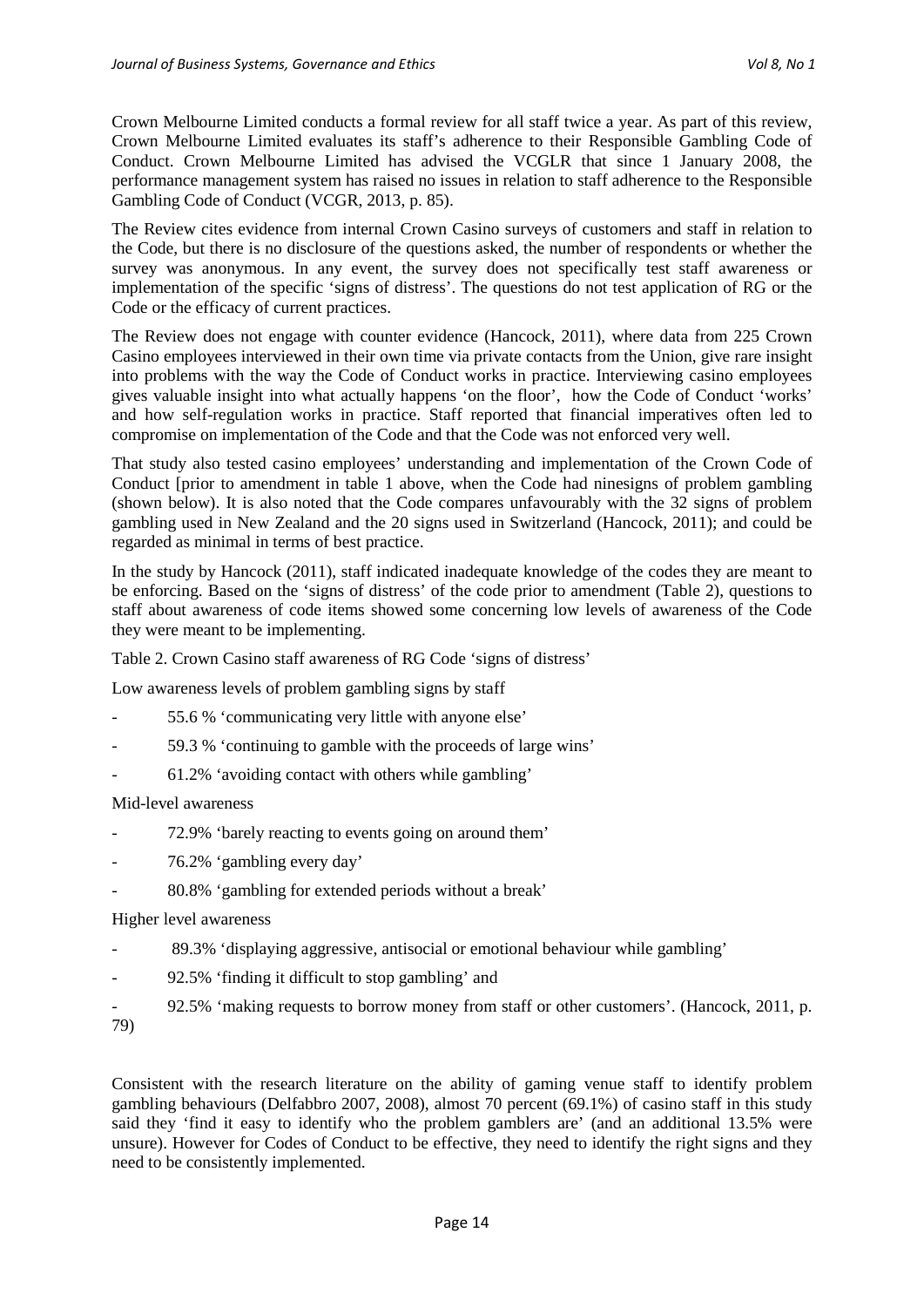Staff are trained to report patrons exhibiting signs of problem gambling to supervisors. Apart from the fact that knowledge of some of these signs is wanting, the 'upward report-to-supervisor' process is ambiguous and results in low rates of floor staff interventions in problem gambling – because many staff do not follow the Code of Conduct; and some do not see the point as little comes from their notifications. Asked why they do not intervene, 71 percent said " it's not my place to do it"; 25 percent said " I'm not trained to do it" , Twenty-five percent said "I'm told not to" and twelve percent said "I am told to wait for a customer to ask for assistance". This is despite research cited above, confirming that venue staff can reliably identify problem gamblers on the basis of visual and behavioural cues. Almost 70% (69.1%) of casino staff in this study said they "find it easy to identify who the problem gamblers are". In the same study:

• 65.3 percent of casino employee interviewees say they do not advise customers to take regular breaks in play.

• 55.3 percent say they would not intervene when customers are in a distressed state while they are playing; and

• 81.2 percent say they do not approach people they think are having problems with their gambling.

• 17.6% -answered YES to the statement: "I sometimes feel under pressured by management to keep people gambling" (Hancock, 2011, p. 83).

Commenting on these findings, Canadian Alberta Gambling Research Institute Prof. Garry Smith (2012) states: 'The "regulatory failure" verdict stems from the wilful blindness exhibited by both Crown Casino senior management and Victoria regulators. Management, for fostering a corporate culture where profit maximization trumps other considerations, including following the Responsible Gambling Code of Conduct; and regulators, whose 'light touch' oversight allows the Code's tenets to be violated without serious consequence, are the enablers…' and refers to 'poorly defined outcomes, deficient information gathering, monitoring, and assessment procedures, and the superficial 'light touch' manner adopted by government regulators'.

Clearly, Codes of Conduct need both the right 'signs' and a culture where risk and problems from gambling are seen as preventable and where gambling environments are operated with enforcement of host responsibility and a culture that prioritizes responsibility to prevent harms before commercial goals.

#### **4.5 The Review's RG Recommendations**

The Review found positively on RG: 'that Crown Melbourne Limited generally has robust and detailed systems and processes for dealing with responsible gambling issues and that since 2008, it has generally complied with its obligations under the legislation (VCGLR, 2013, p. 93). However a number of its recommendations were directed at RG matters.

The Review observed that for better Board oversight and management of RG issues, governance structures need improvement to address the fact there are no formal links between the Crown Board and the Crown Limited Responsible Gambling Committee (VCGLR, 2013, p. 93-94). As the Review noted: 'there is no formal consideration of responsible gambling issues by the Crown Melbourne Limited Board at its meetings' (VCGLR, 2013, p. 94). It also recommended trial of player tracking using well-established methods used in Canada and approved for use under Auckland Casino's licensing conditions by the New Zealand Regulator. The Review was critical of a paper by Schellinck and Schrans (2011) on grounds it was not peer reviewed (although it appeared in a peer reviewed journal).

With player tracking analysis now a well-developed technique for interventions on both risk and harm, the 18-month time frame for a trial is over-generous (given that player data can be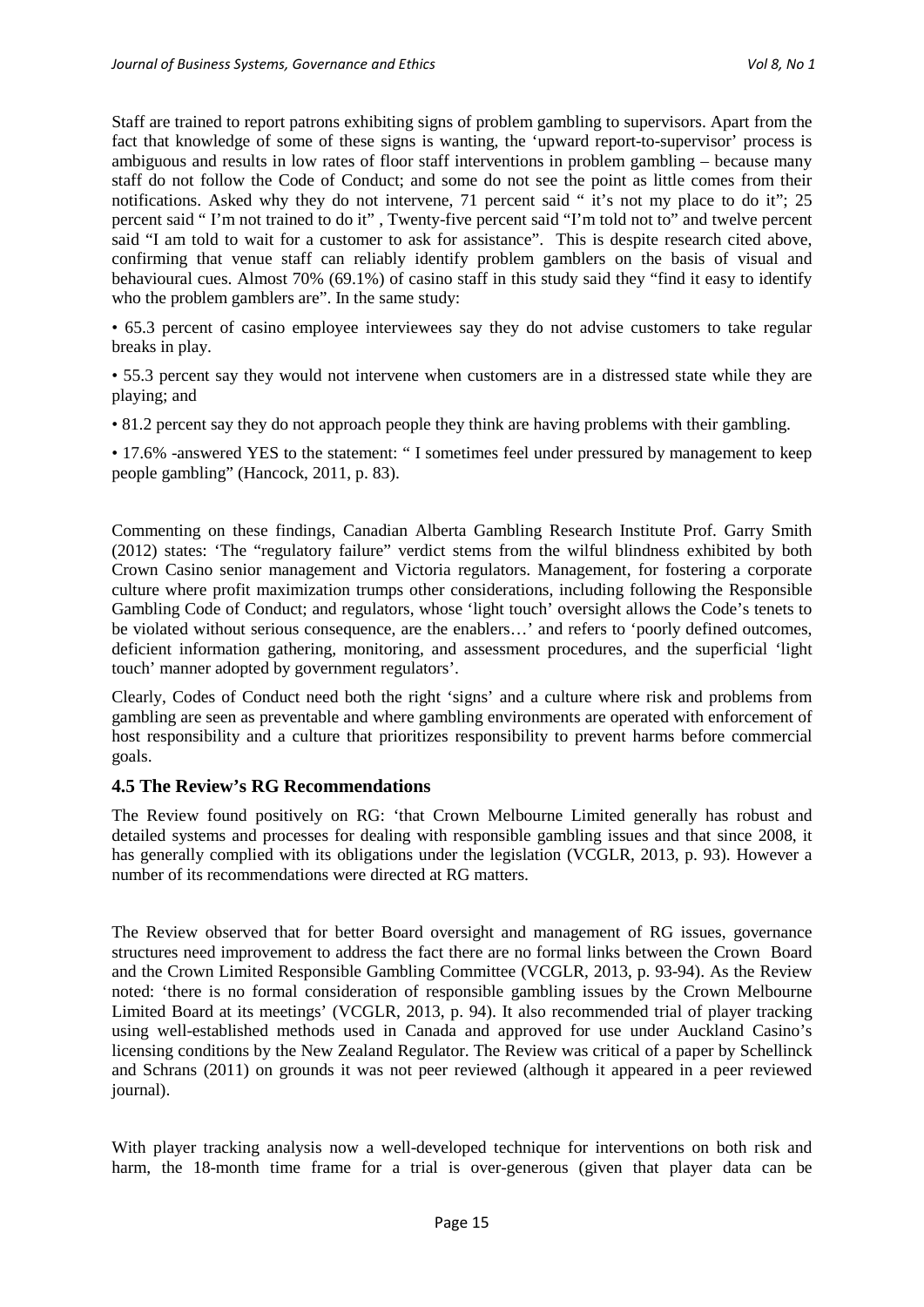retrospectively dropped into such analysis).The lack of specification on how the program would run and be audited, leaves central questions unaddressed. For example, it does not address whether patrons found to be experiencing problems would be excluded from gambling, in a manner analogous to the provision on not serving intoxicated patrons under liquor licensing laws. In respect of preventing minors entering the casino or for detecting self-excluded patrons, the recommendation for face recognition technology is long overdue and the 12 month implementation timeframe and absence of any requirement for independent evaluation, is overly generous to the Operator.

## **5. Critiquing the Review**

#### **5.1 Critiquing excusatory narratives**

The focus on the competitive Asian gambling market as a key driver of Crown's growth and the interpretation of the local market as 'mature' (implying it lacks importance), can be read as directing attention to the role of the Review in supporting measures that enable Crown's growth based on growing international markets. This directs attention to the growing and increasingly competitive international VIP market (both within Australian casinos and internationally). This positions the expenditure on Perth and Melbourne's Crown Casino refurbishments withn the context of international tourism and growth, rather than the impact of casino operations on local communities. The Review focus is on the International VIP Asian market to the exclusion of analysis of the segmented markets (for example, youth, senior citizens, migrant communities), that contribute to CCM's overall financial performance. In addition to the high roller, private suites and select VIP rooms, the main gaming floor attracts local Asian communities to table games, senior citizens in particular, to electronic gambling machines and young males, particularly from construction and trade industries to sports bars, table games and poker. Local patrons at lower level restricted areas (such as Teak Room) requiring loyalty club entry off the main floor, also contribute significantly to revenue and are also matters for 'responsible gambling' and host responsibility focus.

Questions raised by the review is whether the Commission uses its powers adequately to formally propose conditions upon the licensee or to invoke sanctions is at issue. Under the Casino Control Act 1991, the Regulator has wide powers to amend the conditions of a licence under Section 16 (Amendment of conditions) the Regulator has the power to cancel suspend or vary the license and impose fines up to \$1 million (Section 20), to give a casino operator written direction that relates to the conduct, supervision or control of operations in the casino (Section 23) and to report its findings to the Minister and 'take whatever action it considers appropriate in the light of its findings' (Section  $26(2)$ .

The Regulator thus has wide on-going powers of discretion that can be invoked at any time during casino monitoring and not only at the periodic (five-yearly) Reviews. As noted by the Victorian Responsible Gambling Foundation '

The Gambling Regulation Act 2003 is the main piece of legislation governing gambling in Victoria. It empowers the Victorian Commission for Gambling and Liquor Regulation to set standards for venues and machines, to licence companies and venues to provide gambling and to lay down codes of conduct and self exclusion tools. Regulations have a role to play in minimizing harm from gambling and promoting responsible gambling (RGF, n.d. p. 10).

Interrogating regulatory inspections,the Review relied on the Regulator's own monitoring data and activities/data generated by the Review itself and resourced from within the VCGLR over a nine month period. As previously discussed, narrative review is concerned with both inclusions and exclusions. The Review gives very little insight into the data it routinely collects or the issues it may from time to time take up with CCM . In terms of the Regulator's monitoring, the Fourth Review disclosed that: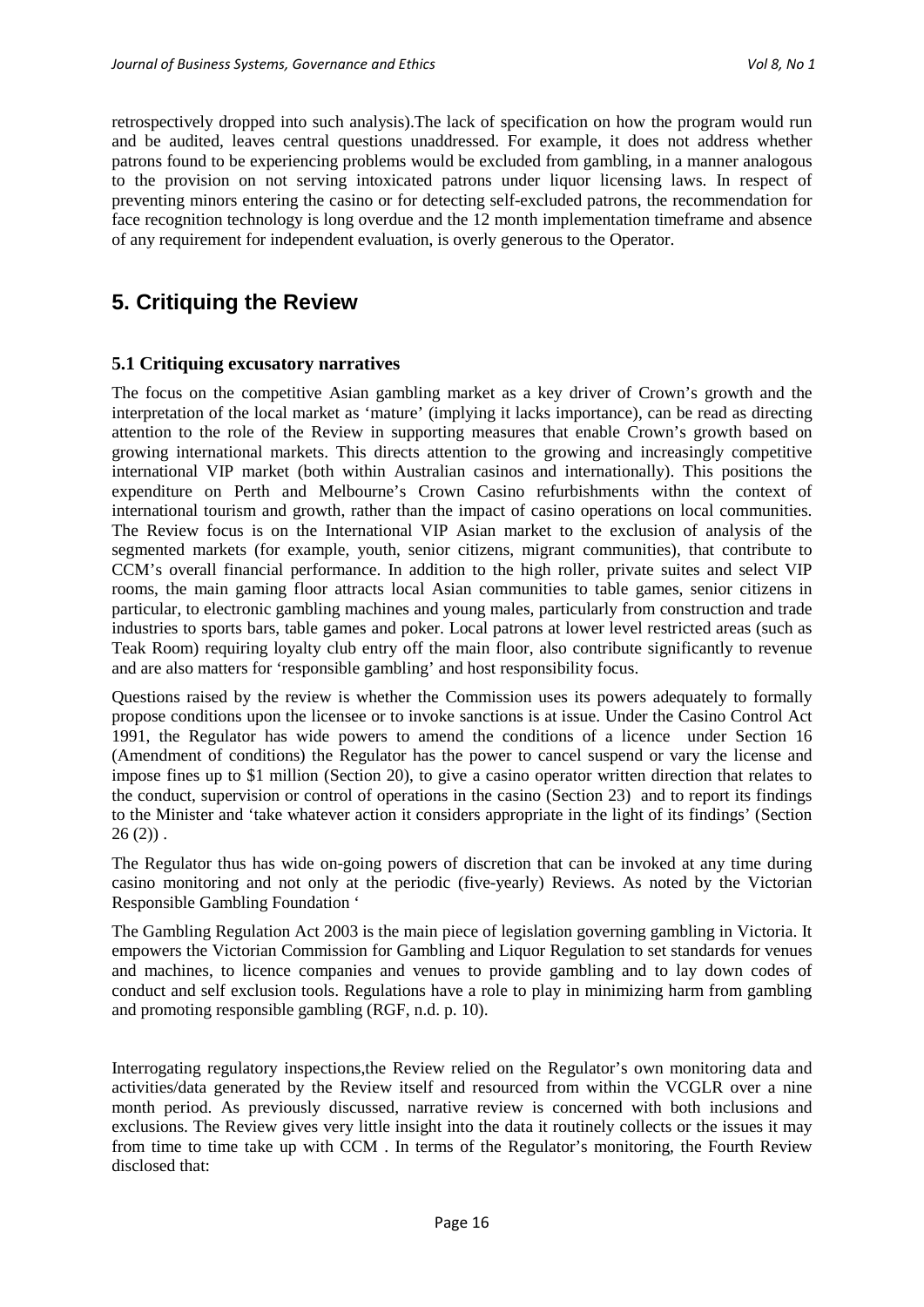Commission inspectors are stationed onsite 24 hours a day to monitor gaming activity and Crown Melbourne's compliance with its regulatory obligations. The Commission conducts weekly meetings where any issues can be raised and matters addressed as they arise. A Monthly Report of Casino Activities is provided to the Commission, which acts on any issues as they become known (VCGA, 2008, p.2).

Much of the regulatory focus of Casino Inspectors appears to focus on exclusion of minors, gambling machine payouts, operational probity of games and tax collection probity, rather than on licensee RG and host responsibility obligations. From the available data in the Review and VCGLR annual reports, the formal sanctions resulting from casino inspectors' activities do not seem to draw on the more serious end of their wide-ranging powers that include criminal prosecutions, written warnings, and disciplinary action.

The lack of research on regulatory enforcement has been noted internationally (Monk 2012; Blanc 2012). A 2012 OECD workshop report noted:

(C)onclusions of the workshop confirmed that regulatory enforcement and inspections is a relatively new and underestimated element of regulatory policy that has been gaining importance recently. Only a few OECD countries have introduced significant cross-cutting reforms in this area, despite the fact that there are many opportunities to improve effectiveness and efficiency of inspections and therefore regulatory efficiency through better targeting of inspections and making enforcement more outcomeoriented (OECD, 2012 n.p.).

Inspectors 'are often experts without a set of common competencies or frameworks for inspection, (T)hey can be influenced by politicians, (P)oor salaries can lead to corrupt behaviour, (P)erformance targets can lead to perverse incentives (OECD, 2012 n.p.).

The main thrust of the OECD work in this area is that regulatory inspections play a crucial role in the regulatory governance cycle, inspectorial delivery needs to be based on assessments of risk and evidence, performance should be assessed against clear benchmarks, 'Inspection authorities should be able to clearly demonstrate that they are truly independent from political interference' (OECD, 2012).

This raises a number of questions:

- how do Reviews inform on-going monitoring of Crown Casino in light of the findings of previous Reviews, of legislative changes and the findings of inquiries into gambling and evolving evidence base on the impact of gambling and of gambling operations involved in sale of liquor?

- are the timelines for VCGLR recommendations overly generous, given the issues at stake and the late implementation of well-developed technology such as face recognition, crowd assessment and casino player tracking technologies?

- transparency - will CCM's responses to recommendations from the VCGLR be publicly reported and made public or will the public have to wait until the next Review in 2018?

- do the biases and omissions in the Review merit independent audit by the Auditor General or other independent statutory third party with regard to an overhaul of the regulatory process and attention to conflict of interest?

- should the methods of the Review be overhauled, given the questions raised as to the adequacy of the VCGLR routine practices in oversight of RG and RSA at CCM?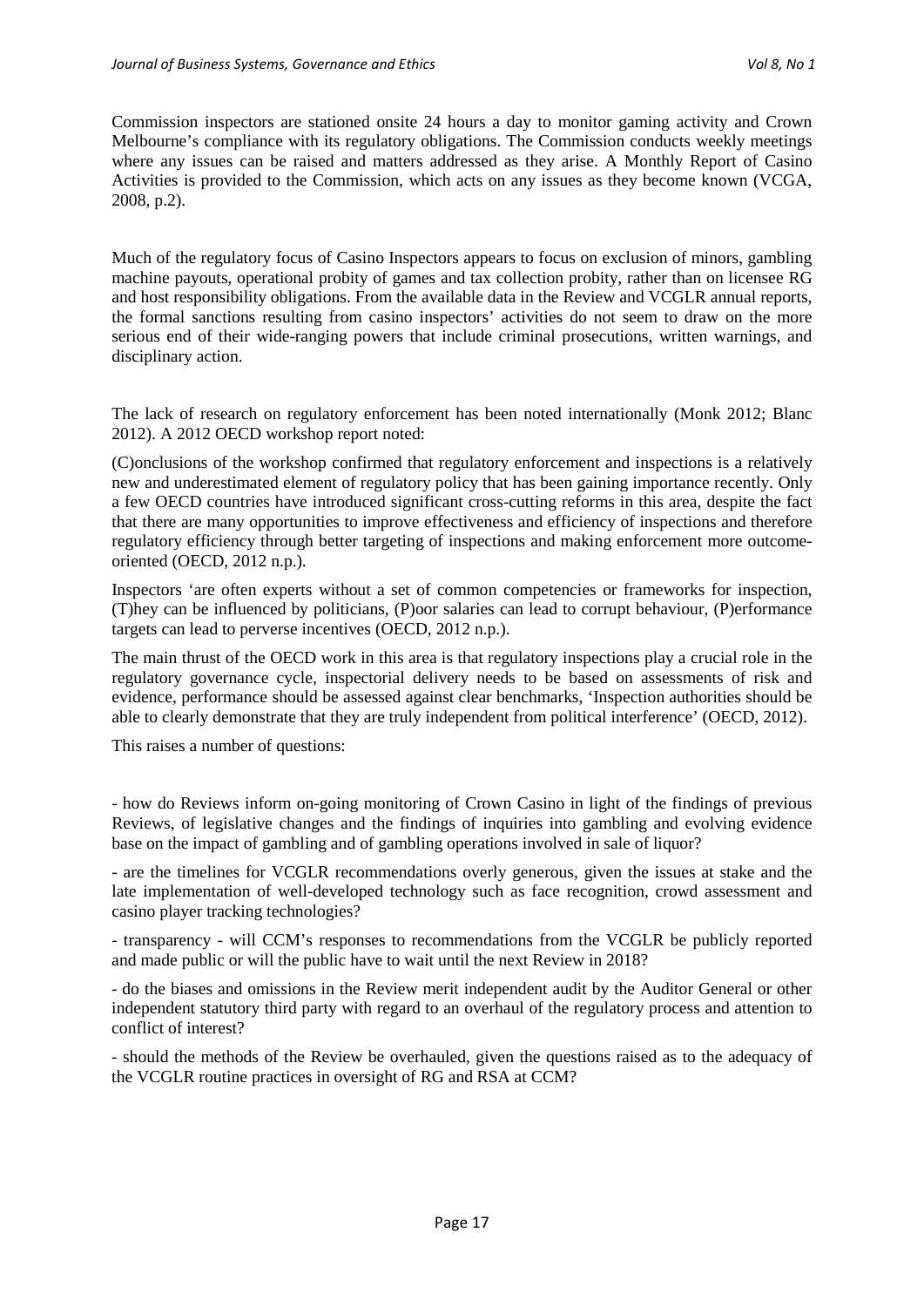# **6. Conclusion**

With the NSW State Government giving the go-ahead for a new Crown casino license in Sydney CBD and the Queensland government announcing its consideration of extending its casinos to seven, the issue of social impact of casinos and how they are licensed, monitored, regulated and reviewed, brings up crucial governance, probity and public interest issues. Although governments have expressed a focus on harm minimization and 'responsible gambling', concerns about problem gambling, and (in some States) public health approaches to harm prevention, the dominant prevailing approach is one of individual blame for problem gambling impacts and a lack of focus on governance system surrounding the safety of gambling products (especially electronic gambling machines and automated table games), and the safety of gambling environments characterized by industry selfregulation via unmonitored Codes of Conduct on Responsible Gambling and a lack of emphasis on consumer protection from preventable harms related to gambling and gambling environments. Within this mix, gambling regulators tend to focus on tax collection probity, gambling machine pay-outs and perfunctory rule compliance, rather than regulation for safe and sustainable gambling.

Current discourses on 'problem gambling' and 'responsible gambling' are bounded within an individualized informed consumer model, that draws on medicalized typifications of individual pathology. As Bacchi argues, the 'problem gambler paradigm' (demand for gambling) precludes examination of the complex reasons why people gamble and supply factors related to production, packaging and promotion of gambling. It precludes examination of inequitable power relations that underpin gambling-related transactions (Bacchi, 2007 p. 91, 89). Recent research on addiction helpseeking has found that problem gambling is treated as a moral failing, whereas drug or alcohol addiction are regarded more sympathetically than gambling (Jean, 2013). Such typifications of 'the problem' as one of individual weakness divert attention from the responsibility of the State in regulating gambling as a dangerous consumption.

As argued by Gerda Reith (2008, p. 150-151) responsibility is focused on the individual gambler (seen as having freedom and choice) rather than the responsibility of State regulation. This, she argues, reflects the shift under neo liberalism away from production-side issues (supply, availability, accessibility of products) towards the consumption side (individual consumers with choices, freedoms and habits). Similarly, Cosgrave & Klassen (2009, p. 60) critique 'responsible gambling' as 'neo liberal individualism used rhetorically to obscure the reality of industry (and governments') priority on profit maximisation'. They argue that 'anyone is at risk of gambling irresponsibly'.

A consumer protection and public health lens exposes the bounded rationality of dominant discourses on 'responsible gambling' as the servant of industry and government profit maximization. Underlying current priorities is a callous acceptance of harm to a predicable but significant group of mainly regular gamblers; who are quite frequently also drawn from some of the most vulnerable groups in the community. This is at the expense of precautionary risk aversion, early prevention, safer products and improved safety within gambling environments; that are now within easy reach for governments with the will to implement.

Governments are beholden to the gambling industry to raise much-needed taxes that contribute substantially to revenue (nationally in Australia at about ten percent of State/Territory revenues and about 12-13 percent in Victoria). When the Regulator is responsible both for day-to-day casino monitoring as well as periodic reviews of the licence, it is to a great extent, relying on its own, rather than third party or independent data, which represents a clear conflict of interest and potential compromise of the Review process. This is clearly in contravention of recent critiques of regulatory enforcement highlighted by the OECD (2012; Monk, 2012; Cary 2012) and of the Victorian Government's own policy as articulated in Improving Governance of Regulators: Principles and Guidelines.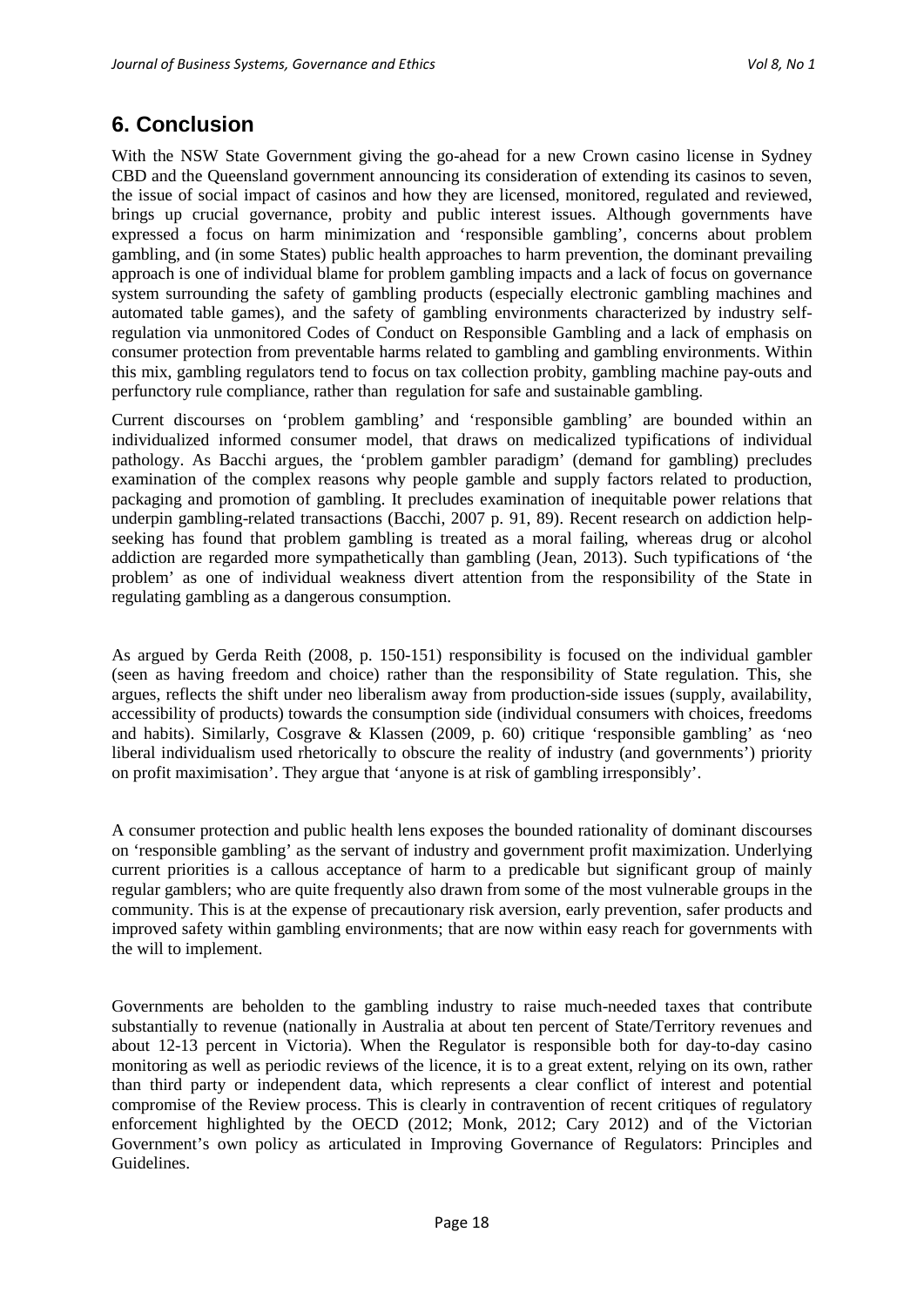### **References**

- Allen Consulting Group (2009) Casinos and the Australian economy. Melbourne: Australian Gaming Council.
- Australian Gambling Council (2002) Current issues related to identifying the problem gambler in the gambling venue. Melbourne: Australian Gambling Council.
- Bacchi, C. (2007) Analysing Policy: What's the Problem Represented To Be? Melbourne. Pearson Australia.
- Cary C. (2012), "Measuring regulatory performance: evaluating the impact of Regulation and Regulatory Policy", OECD Expert Paper No. 1, August, available at: www.oecd.org/gov/regulatorypolicy/1\_coglianese%20web.pdf.
- Cosgrave, J. (2009) 'Governing the Gambling Citizen: The State, Consumption and Risk', Cosgrave, J. F. and Klassen, T. R. eds. Casino State: Legalized Gambling in Canada. Toronto: University of Toronto Press Inc.
- Crown Melbourne Limited (2012) Submission to the Victorian Commission for Gambling and LiquorRegulation by Crown Melbourne Limited – Section 25 Casino Operator and Licence Review, 19October 2012.
- De Fina, A. and Georgakopoulou, A. (2008) 'Analysing narratives as practices', Qualitative Research, 8(3): 379-387.
- Delfabbro, P. (2008) AGR 4: Australasian Gambling Review Fourth Edition (1992-2008). Adelaide: Independent Gambling Authority
- Delfabbro P., Osborn A., Nevile M., Skelt L. and McMillen J. (2007) Identifying Problem Gamblers in Gambling Venues: Final Report, prepared for Gambling Research Australia.
- Feldman, S.Skoldberg. K., Brown, R., Horner D. (2004) Making Sense of Stories: A Rhetorical Approach to Narrative Analysis, Journal of Public Administration Research and Theory, Vol. 14, no. 2, pp. 147–170
- Government of Victoria (2013) Casino Control Act 1991, Version No. 079, No. 47 of 1991. Version incorporating amendments as at 15 September 2013. Melbourne: Parliamentary Government Printer.
- 'Government of Victoria (2013) Casino (Management Agreement) Act 1993 (Vic). Melbourne: Parliamentary Government Printer, Version incorporating amendments as at 15 September 2013. Melbourne: Parliamentary Government Printer..
- Government of Victoria (2010), Improving Governance of Regulators: Principles and guidelines. Victoria, Australia: Department of Premier and Cabinet.
- Hancock, L. (2011) Regulatory Failure: The case of Crown Casino. Melbourne: Australian Scholarly Publishing.
- Hancock, L., Schellinck, T. & Schrans, T., (2008) 'Gambling and corporate social responsibility (CSR): Re-defining industry and state roles on duty of care, host responsibility and risk management', Policy and Society, 27, pp. 55-67.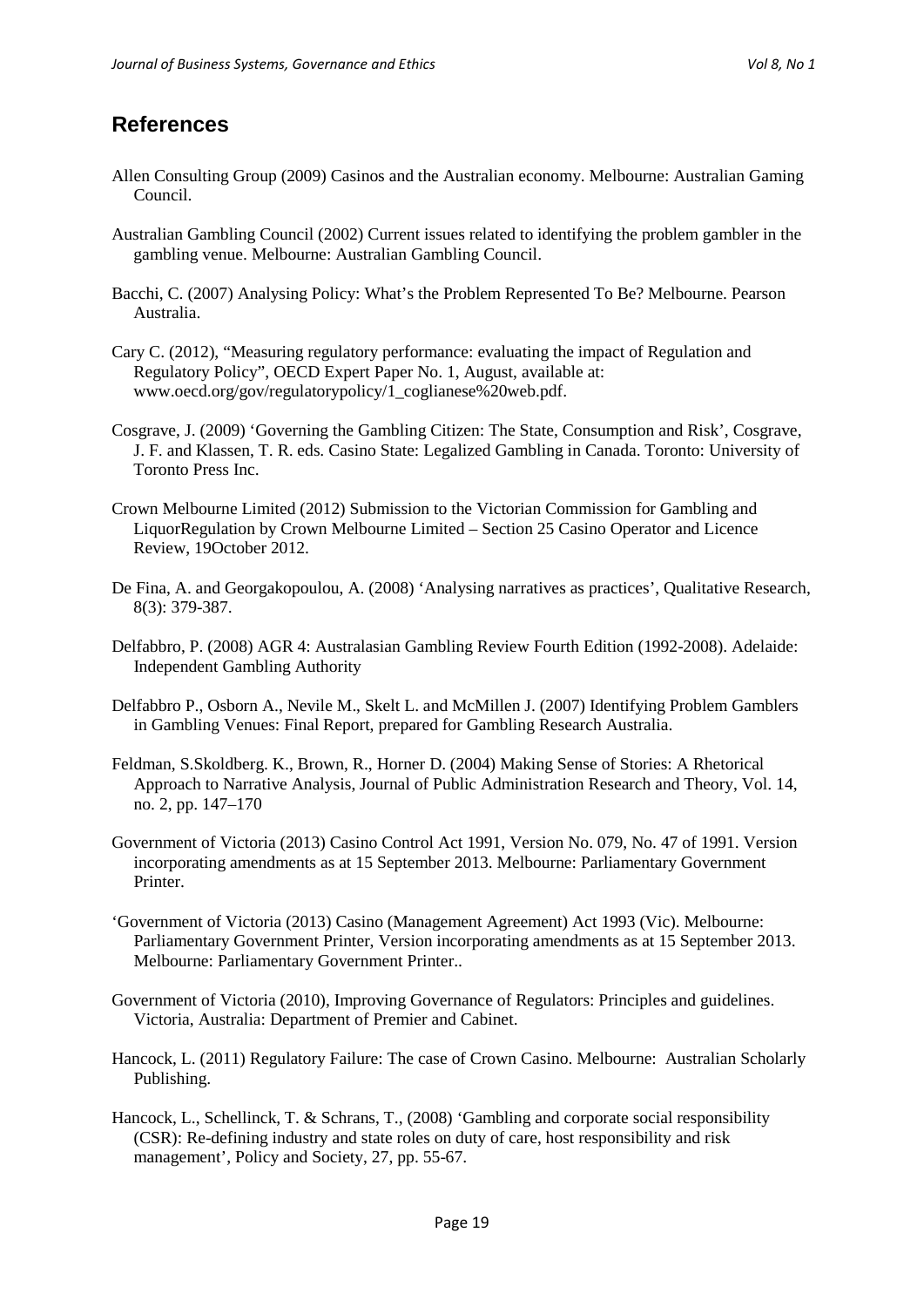Jean, P. (2013) 'Gamblers blamed for addiction', The Age. November 17.

- Livingstone, C. (2013) 'Responsible gambling and the spectacle of the 'problem gambler', The Conversation, 26 April.
- Livingstone, C. & Woolley, R. (2007). 'Risky business: A few provocations on the regulation of electronic gaming machines', International Gambling Studies, 7(3), pp. 361-376.

May V. (n.d.) What is… Narrative Analysis? Realities (Part of the ESRC National Centre for Research Methods) Accessed October 21 at: http://www.methods.manchester.ac.uk/events/whatis/narrativeanalysis.pdf

- May, Vanessa (2008) 'On being a 'good' mother: The moral presentation of self', Sociology, 42: 470–486.
- McBeth, Mark K., Shanahan, Elizabeth A. & Jones, Michael D. (2005) 'The science of storytelling: Measuring policy beliefs in Greater Yellowstone', Society & Natural Resources, 18(5): 413-429
- Macreadie, R. (2009) 'Casino Legislation Amendment Bill 2009', Research Brief No. 5, Parliamentary Library Research Services. Melbourne: Parliament of Victoria.
- Monk, (2012) Reform of Regulatory Enforcement and Inspections in OECD Countries. Paris, OECD.
- Needham, K. (2013) 'Outrage as casino games to be rolled out across suburbia' Sydney Morning Herald, 12 May.
- Nichols, S. (2013) '\$1.3b gamble pays off', Sydney Morning Herald, July 5.
- OECD & European Commission (2009), "Better Regulation in Europe: An assessment of regulatory capacity in 15 member states of the European Union – Better Regulation in the Netherlands", available on line at: www.oecd.org/regreform/regulatorypolicy/43307757.pdf.
- OECD (2011), "Report: Internal Control & Internal Audit: Ensuring public sector integrity and Accountability OECD", available at: www.oecd.org/governance/47638204.pdf
- OECD (2012) OECD Workshop on Regulatory Enforcement & Inspection, hosted by the Israeli Government. Jerusalem: October 29-30. Accessed September 2 2013 at: http://www.oecd.org/gov/regulatory-policy/regulatoryenforcementandinspections.htm
- Pedriana, Nicholas (2006) 'From protective to equal treatment: Legal framing processes and transformation of the women's movement in the 1960s', American Journal of Sociology, 111(6): 1718-61.
- Public Health Association of Australia (2010) Gambling Industry Funding Policy. Accessed on September 1, 2013 at: http://www.phaa.net.au/documents/policy/101216\_Gambling%20Industry%20Funding%20Policy. pdf
- Reith G. (2008) 'Reflections on Responsibility', Journal of Gambling Issues, 22, p. 149-155. Responsible Gambling Foundation (n.d.) Guide to Responsible Gambling. North Melbourne: Responsible Gambling Foundation.
- Riessman, Catherine Kohler (2008) Narrative Methods for the Human Sciences, Los Angeles, CA: Sage.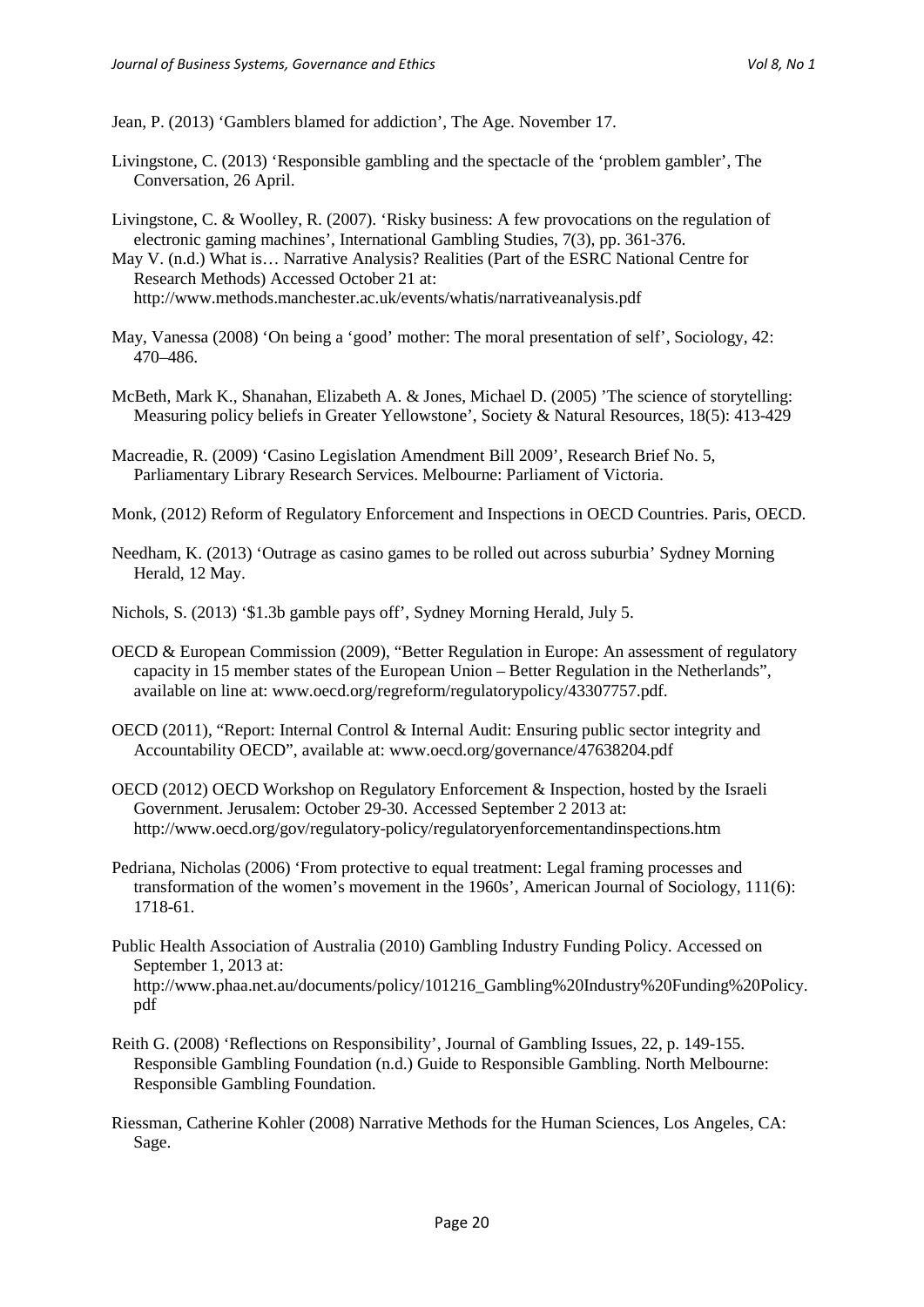- Schellinck T. and Schrans T., 2011, Intelligent design: How to model gambler risk assessment by using loyalty tracking data. Journal of Gambling Issues: Issue 26, pp. 51-68.
- Smith, G. 2012. 'Review: Regulatory Failure: The Case of Crown Casino', Australian Journal of Political Science, 47 (2): 319-320.
- Squire, C., Andrews, M. & Tamboukou, M. (2008) 'Introduction: What is narrative research?' in Andrews, M., Squire, C. & Tamboukou, M. (eds), Doing Narrative Research. London: Sage.
- The Australian (2012) 'Wilke drops support for Gillard after pokies backflip', National Affairs. The Australian, January 22 Accessed September 29 at: www.theaustralian.com.au/...wilkies.../storyfn59niix-1226250124066
- University of Manchester(2013) Narrative analysis: Methods @ Manchester: research methods in the social sciences. Accessed October 20 2013 at: http://www.methods.manchester.ac.uk/methods/narrative/
- Victorian Casino and Gambling Authority (VCGA) (1997) First Triennial Review of the Casino Operator and Licence, Melbourne: VCGA.
- Victorian Casino and Gambling Authority (VCGA) (2000) Second Triennial Review of the Casino Operator and Licence. Melbourne: VCGA.
- Victorian Casino and Gambling Authority (VCGA) (2003) Third Triennial Review of the Casino Operator and Licence. Melbourne: VCGA.
- Victorian Commission for Gambling and Liquor Regulation (VCGLR) (2013) Fifth Review of the Casino Operator and Licence, June. Melbourne: VCGLR
- Victorian Commission for Gambling and Liquor Regulation (VCGLR) (2013b) 'Review of Crown Casino licence released', Media Release. Wednesday 14 August. Melbourne: VCGLR.
- Victorian Commission for Gambling Regulation (VCGR) (2008) Fourth Review of the Casino Operator and Licence, June. Melbourne: VCGR.
- Victorian Commission for Gambling Regulation (VCGR) (2009) Ministerial Direction: Responsible Gambling Codes of Conduct, Gambling Regulation Act 2003. Accessed at http://www.vcgr.vic.gov.au/CA256F800017E8D4/Legal/392991D99D9EE300CA2574D600020E 9D?Open